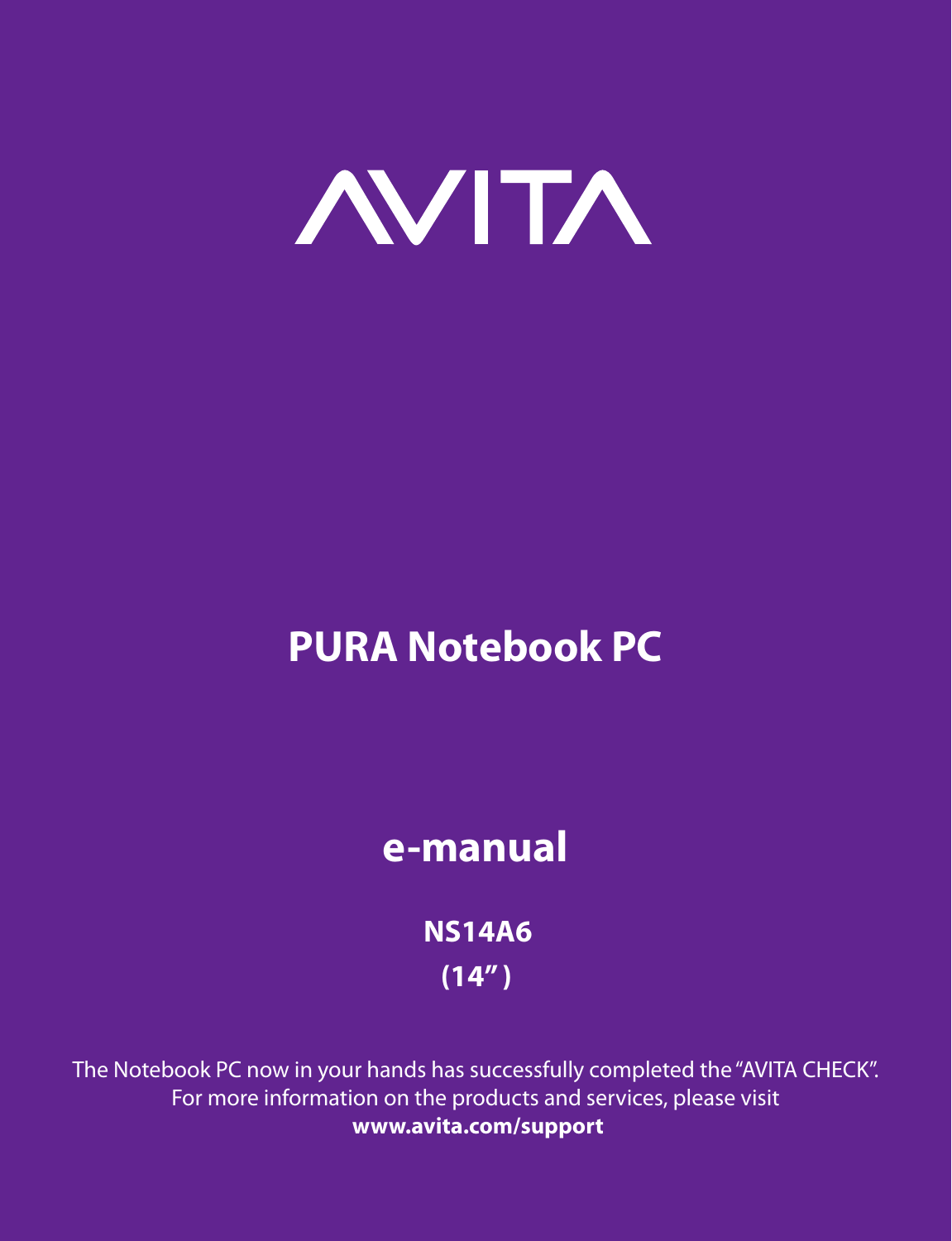#### **WARNING**

Do not attempt to disassemble the cabinet. This device does not contain customer serviceable components. Refer servicing to qualified personnel.

## **CAUTIONS**

- The apparatus and AC adapter shall not be exposed to dripping or splashing and no objects filled with liquids, such as vases, shall be placed on the apparatus.
- Do not use the Notebook PC in the environment at too high or too low temperature, never expose the Notebook PC under strong sunshine or too wet environment. The suitable temperature for the Notebook PC and accessories is 0℃ ~ 35℃.
- Always leave sufficient space around the device for ventilation. Do not use or place the device on soft surface such as a bed or cushion which could make the device build up heat.
- When charging, please place the Notebook PC in an environment that has a normal room temperature and good ventilation. It is recommended to charge the Notebook PC in an environment with a temperature that ranges from  $5^{\circ}C \sim 25^{\circ}C$ . Please ensure to use only the adapter offered by the manufacturer. Using unauthorized adapter may cause danger and violate the authorization of the Notebook PC and the guarantee article. The maximum operating ambient temperature of the equipment declared by the manufacturer is 35℃.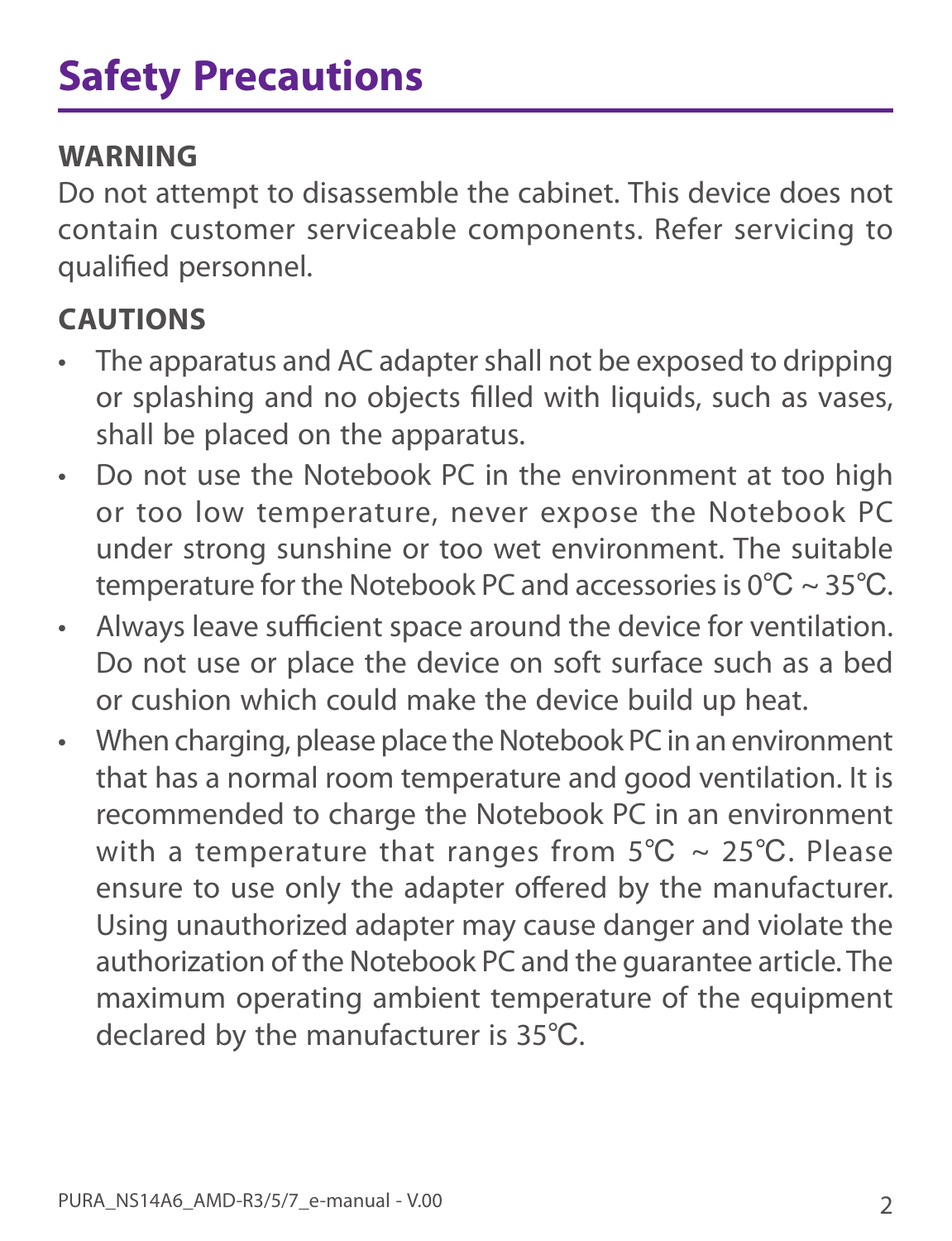### **IMPORTANT**

- The AC adapter shall be installed near the equipment and shall be easily accessible.
- Unplug from the wall outlet during a storm.
- No naked flame sources such as lighted candles should be placed on the device.
- Do not pinch, bend, or put heavy or sharp objects on its electrical cord.
- Do not use the device while driving a car or doing any other activities in which loss of concentration could lead to potential harm to self or others.
- Excessive sound pressure from earphones and headphones can cause hearing loss.

#### **Battery safety**

This device contains a built-in battery, improper use of which may result in explosion. Do not heat, open, puncture, mutilate, or dispose of the product in fire. Do not leave the device in direct sunlight for an extended period of time, which could cause melting or battery damage. The battery in this device is not user replaceable and should only be replaced by AVITA or a AVITA Authorized Service Provider.

CAUTION: RISK OF EXPLOSION IF BATTERY IS REPLACED BY AN INCORRECT TYPE. DISPOSE OF USED BATTERIES ACCORDING TO THE INSTRUCTIONS.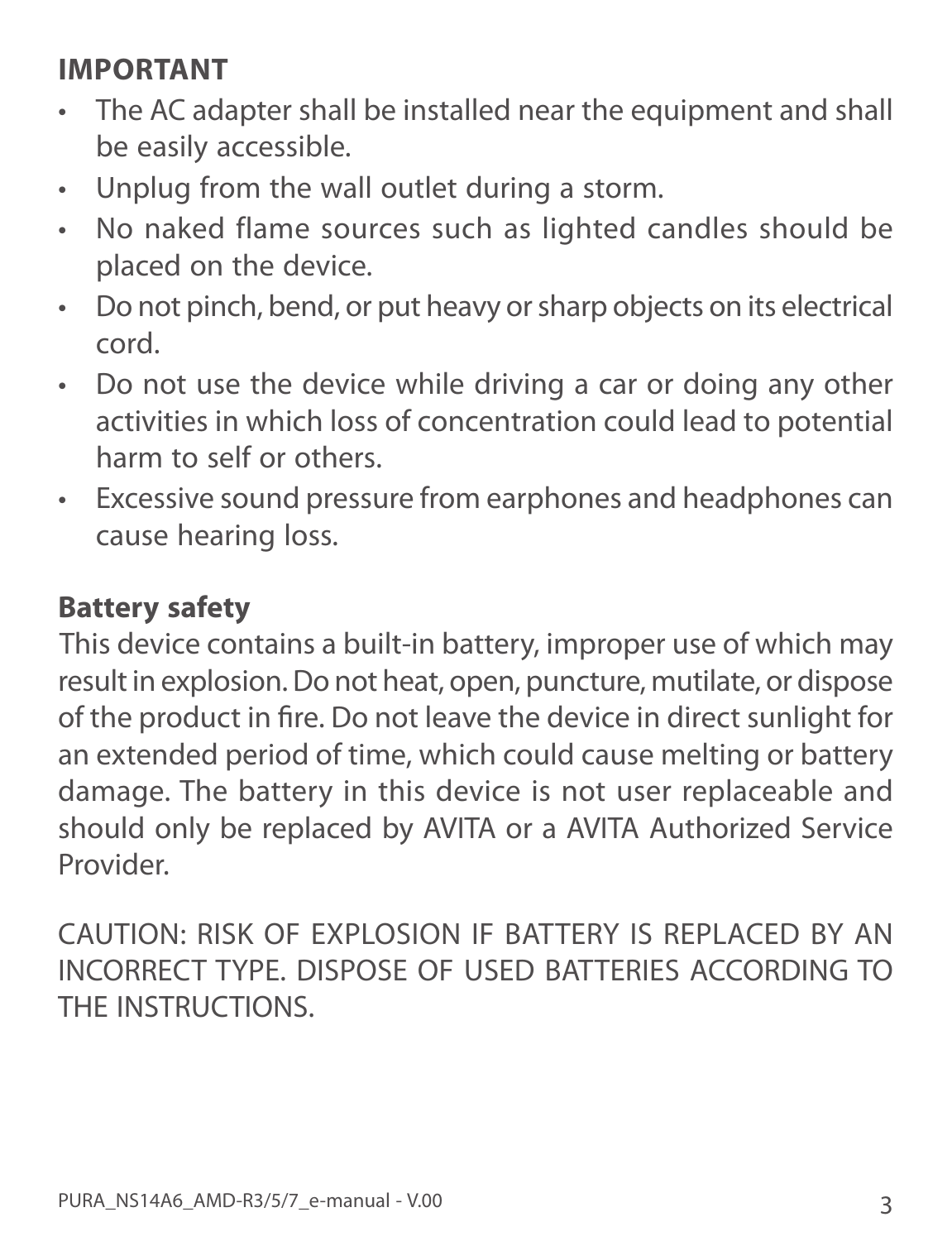## **CAUTION**

### **Excessive use of the device can cause your vision loss.**

- 1. Do rest your eyes for 10 minutes if use the device for 30 minutes.
- 2. Do not watch the display for children under 2 years of age. Do not watch the display over 1 hour everyday for children above 2 years of age.

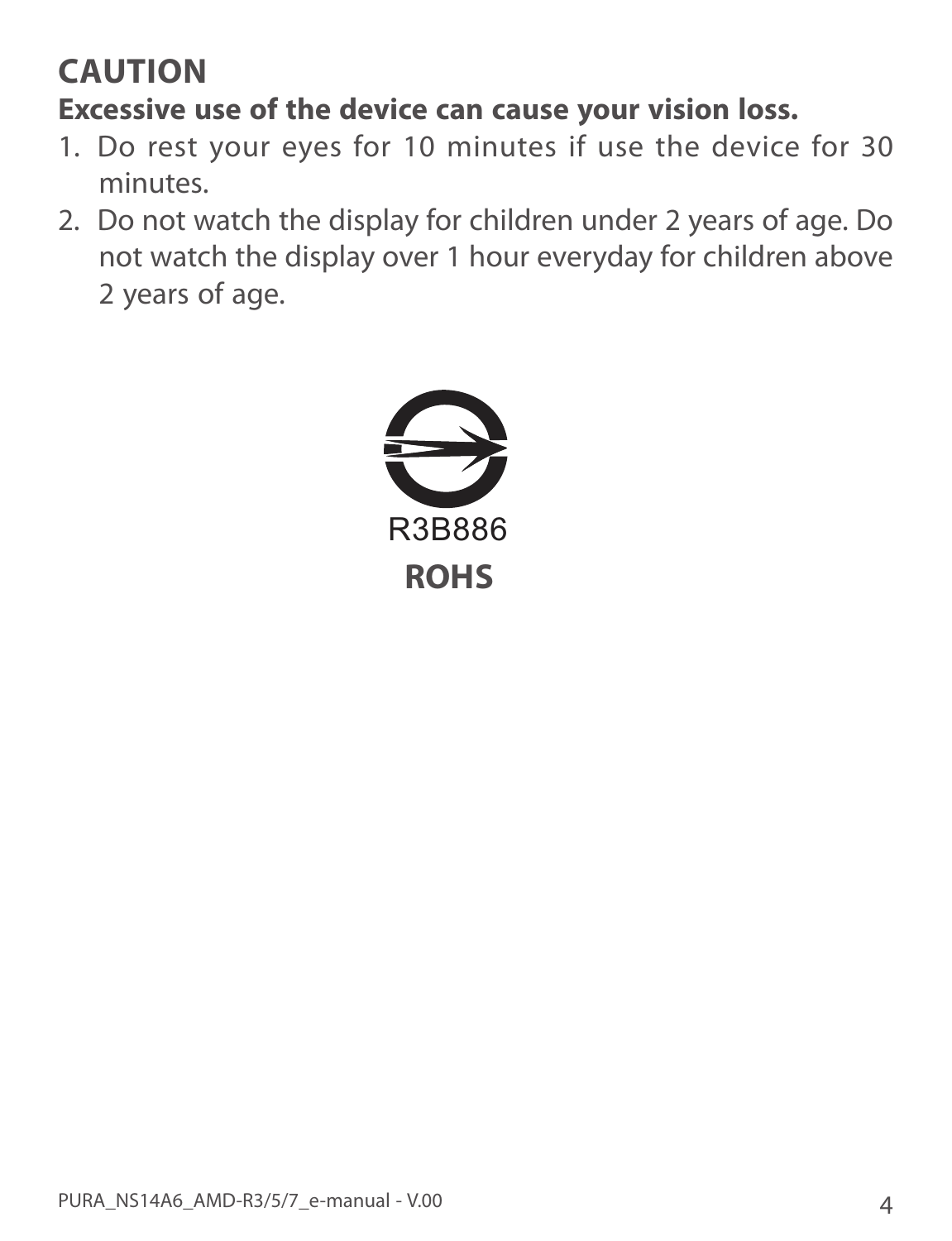# **Contents**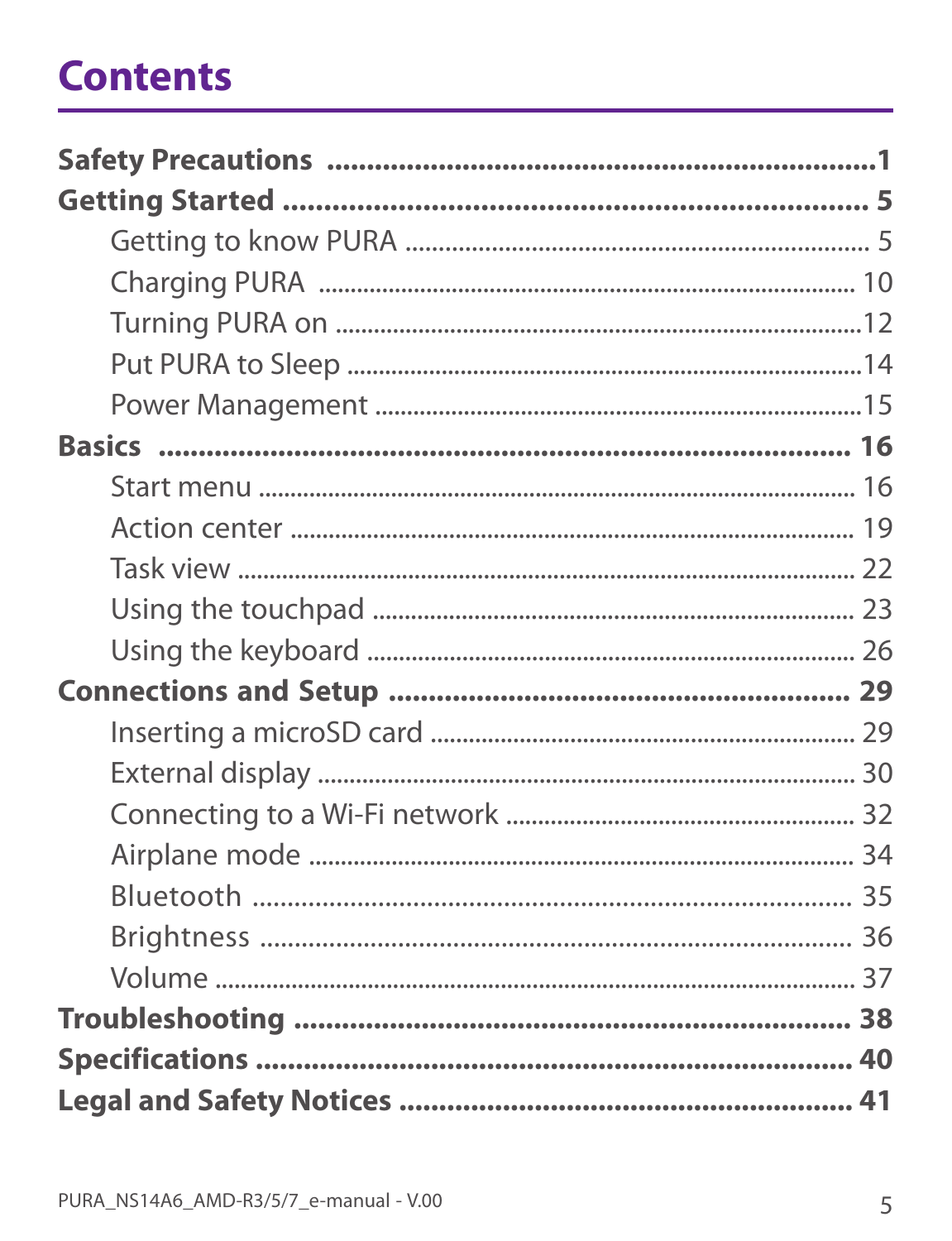## **Getting to know PURA**

**Top view**

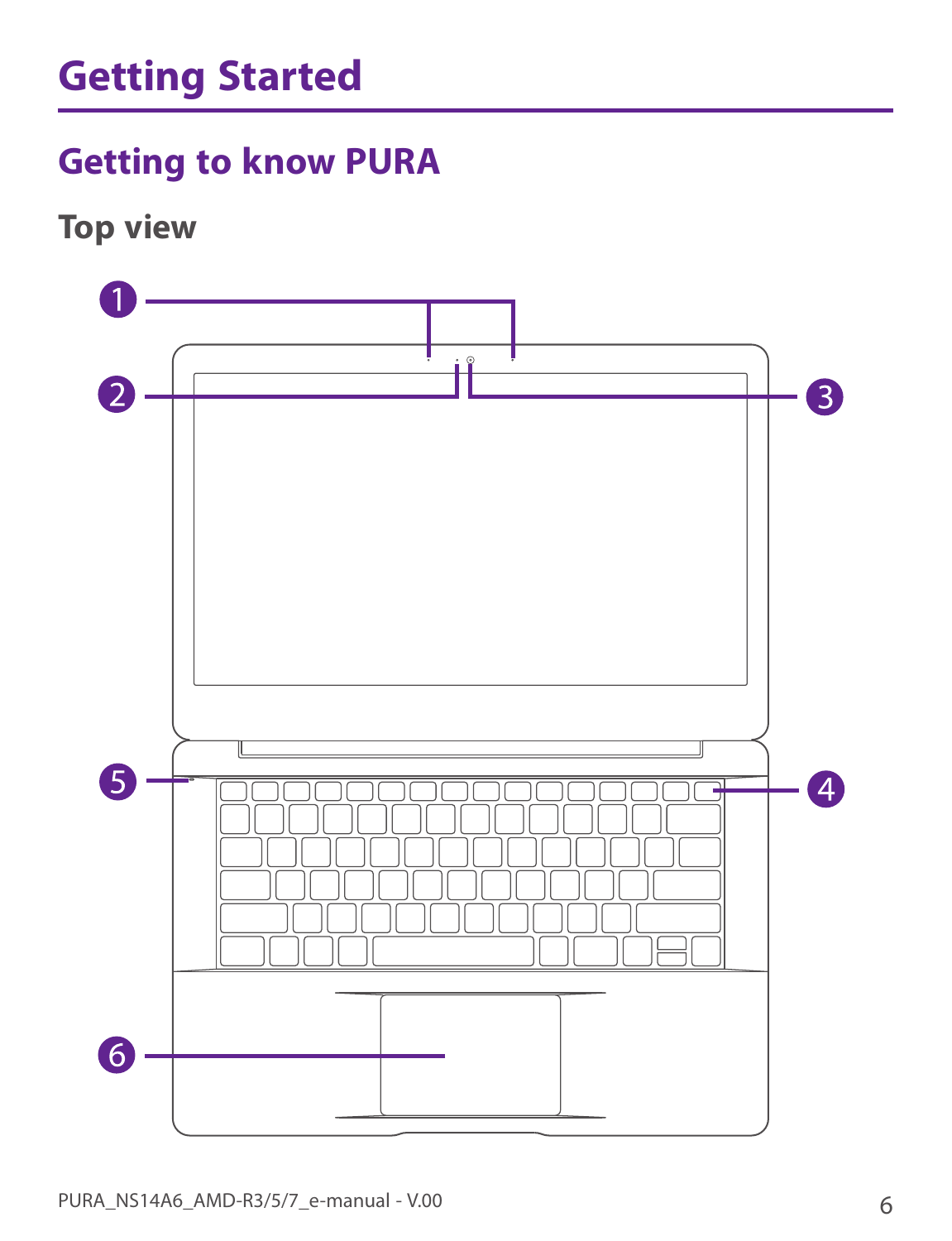

#### **A** Microphone

For voice input.



## **2** Camera indicator

The camera indicator lights up when the built-in camera is in use.

#### **Camera**

The built-in camera allows you to take still photos and record videos.



#### *A* Power button

Press and hold it to turn the Notebook PC on or off.

### **B** Power indicator

The power indicator lights up when the Notebook PC is powered on and blinks slowly when the Notebook PC is in Standby mode.

### **Touchpad**

Move the cursor and selects options. Functions as a mouse.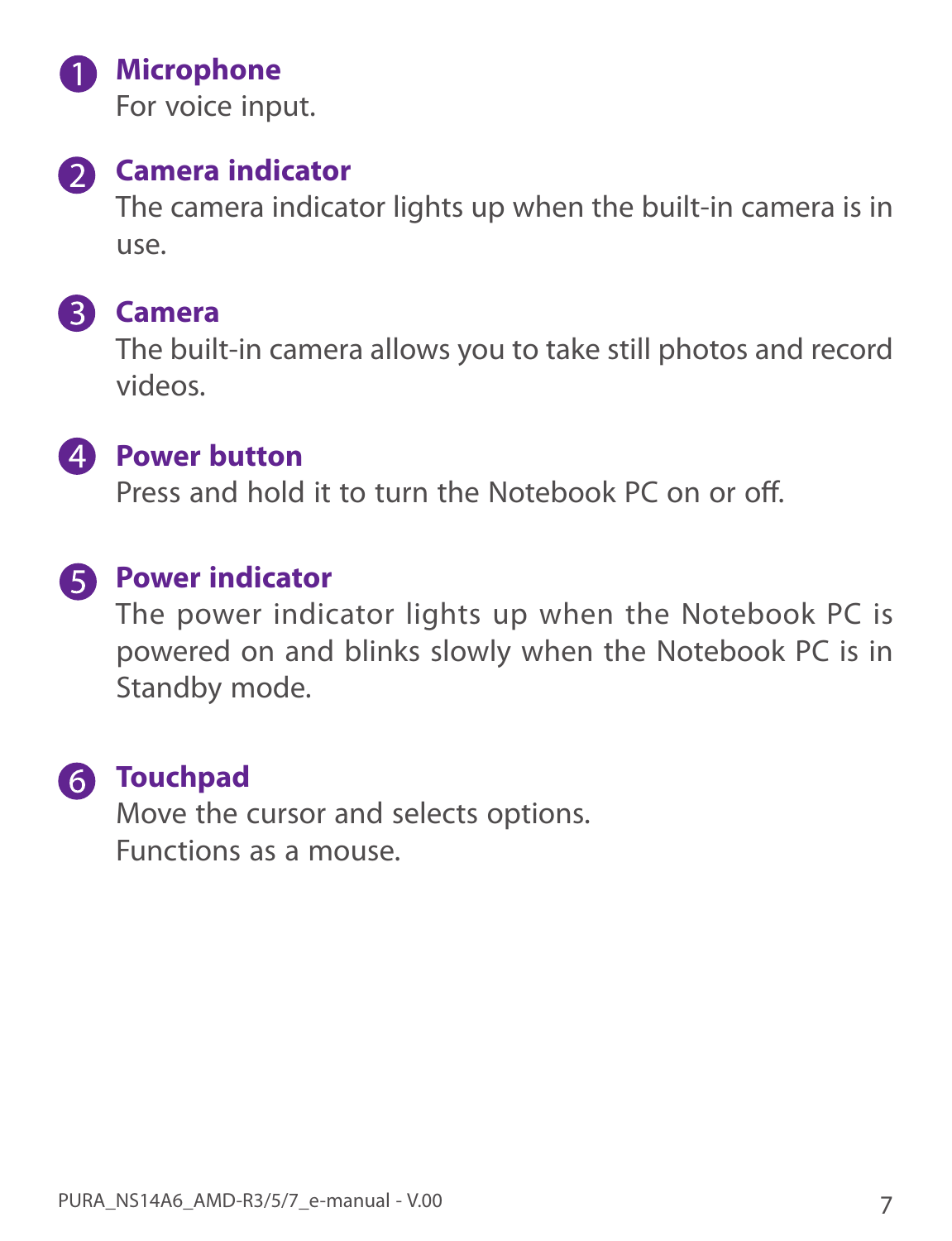## **Left side**



### **USB 3.0 port**

Connect to a USB storage device or a mouse, keyboard, or camera.

#### **2** Headphones jack

Headphones connection for personal listening.

#### **8** MicroSD card reader

Accept microSD card (up to 256GB).

8 PURA\_NS14A6\_AMD-R3/5/7\_e-manual - V.00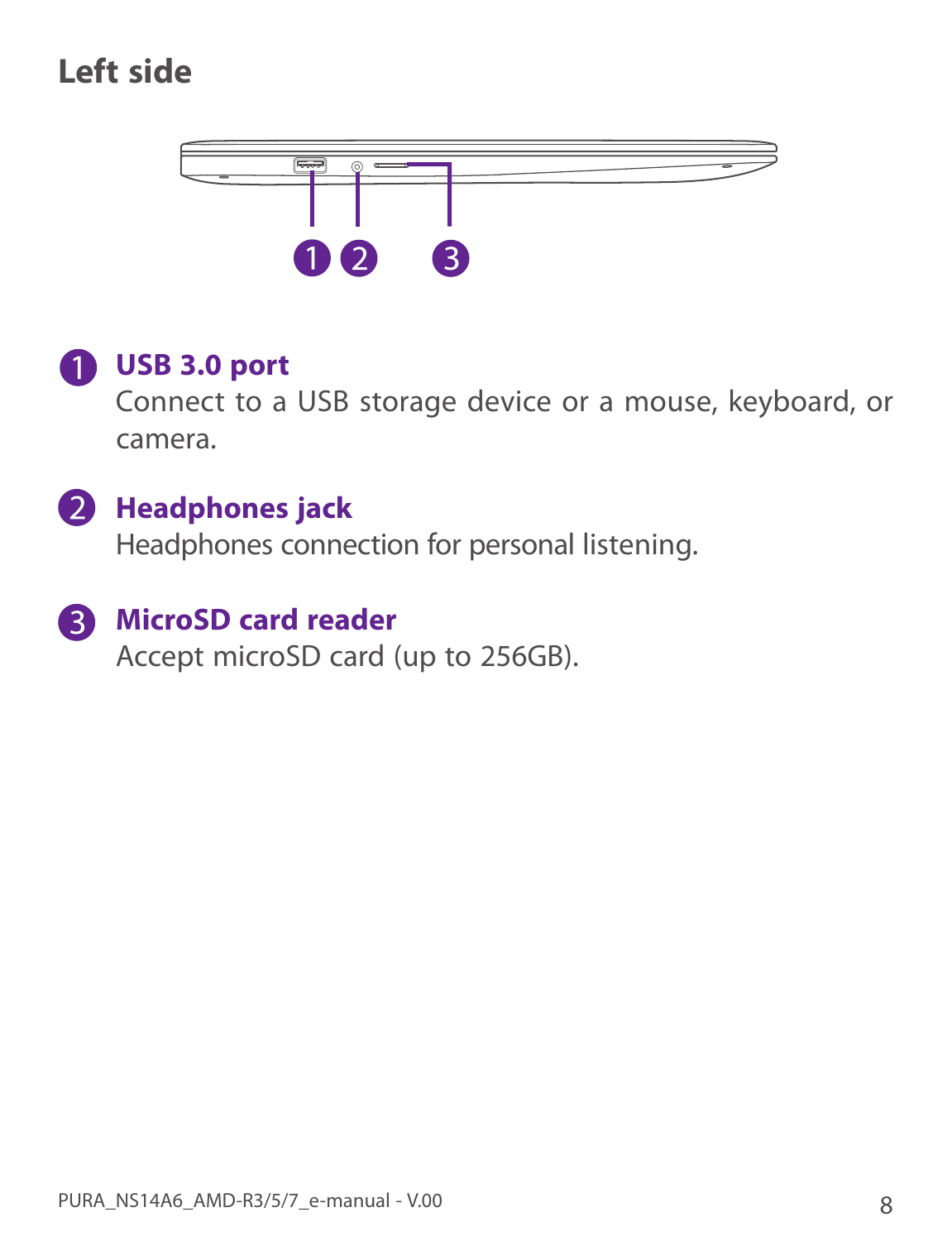## **Right side**





Connect to a TV or a display device.

#### **USB Type-C port (5V DC, 1.5A)**

Connect to a USB storage device or a mouse, keyboard, or camera.

Supports DisplayPort™ audio/video output.



#### **USB 3.0 port**

Connect to a USB storage device or a mouse, keyboard, or camera.

### **DC jack**

Connect with 19V DC charger.

#### **G** Charging indicator

Show the battery's charge status.

- **Orange:** Charging
- **Green:** Fully charged
- **Orange (blinking):** Low battery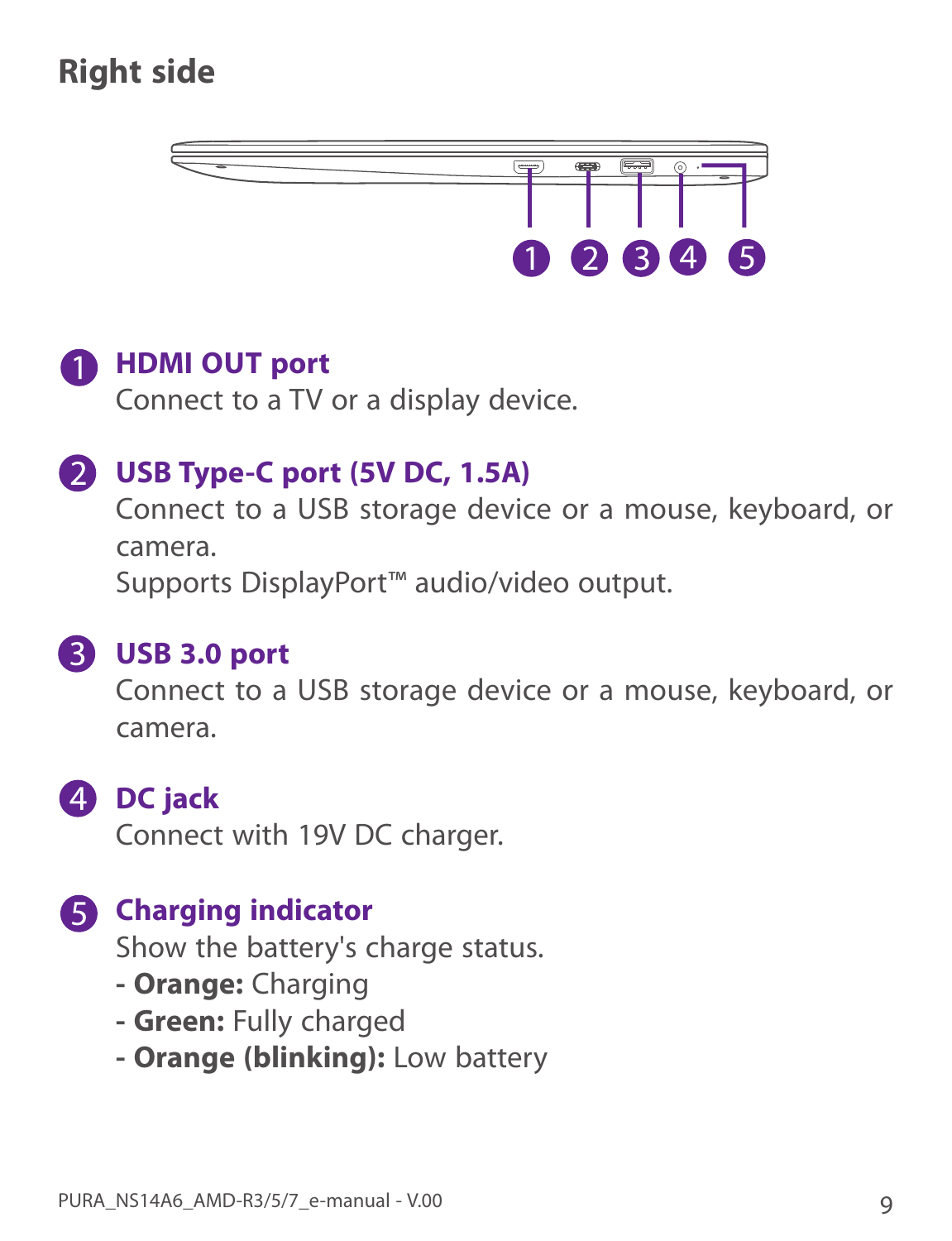## **Charging PURA**

### **IMPORTANT! Please Read.**

We recommend fully charging your Notebook PC before using it for the first time. For optimum performance, please connect the provided AC adaptor to your Notebook PC when it falls below 20% charge.



| <b>Charging indicator</b> | <b>Status</b>                         |
|---------------------------|---------------------------------------|
|                           | <b>Orange: Charging</b>               |
|                           | <b>Green: Fully charged</b>           |
|                           | <b>Orange (blinking): Low battery</b> |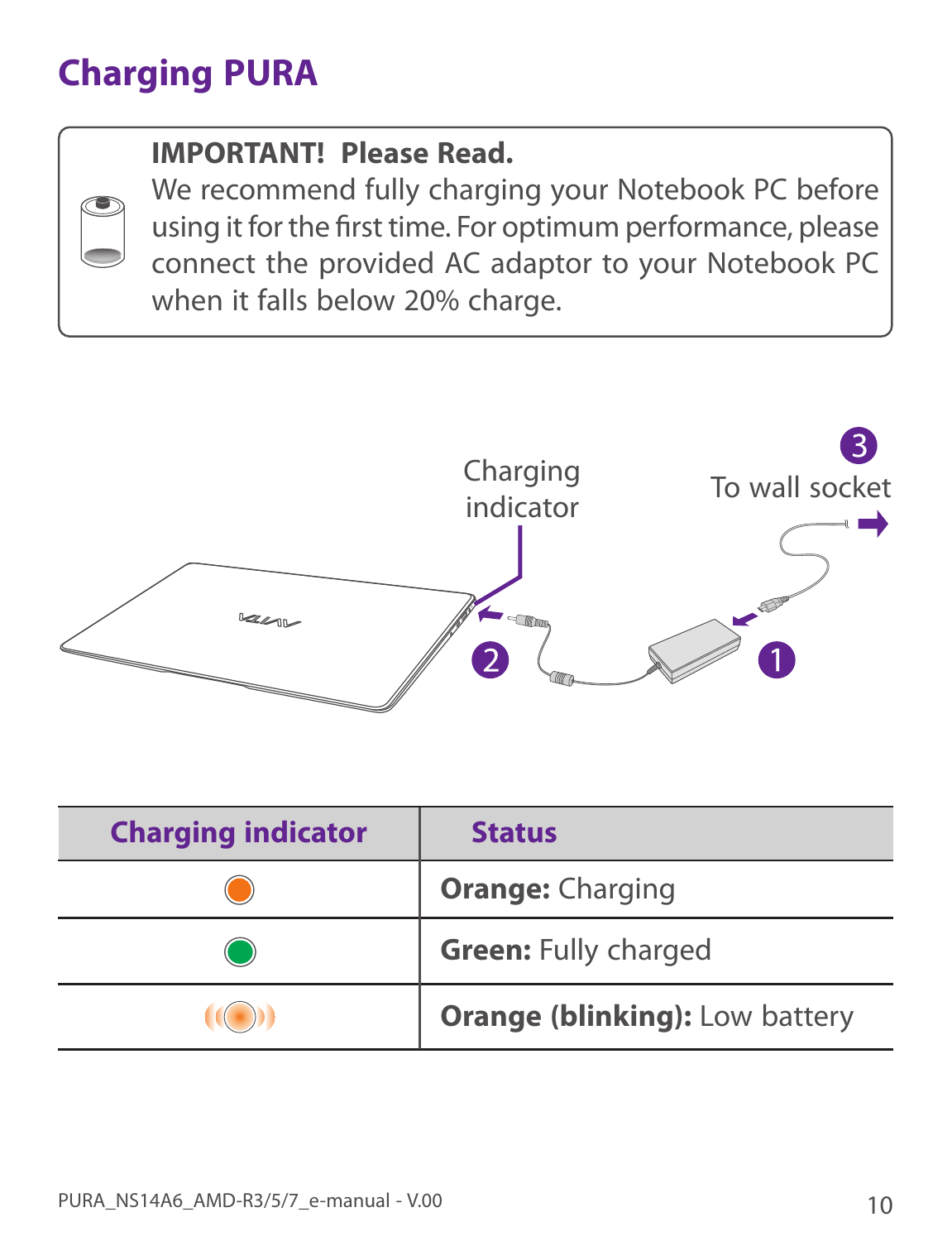## **NOTE**

- Use ONLY the included AC Adaptor to charge the battery.
- The AC Adaptor may vary in appearance, depending on models and your region.
- Charging time will vary depending on remaining battery level. Charging from 0% to 70% will take approximately 1.5 hours. You may not be able to turn on your Notebook PC within a few minutes if the battery was fully drained.

#### **In order to keep the battery working in best condition, please pay attention to the following:**

- The included AC adaptor is for use with this unit only. Do not use it with other equipment.
- Please do not charge the battery in high temperatures.
- Do not wait for the battery to be fully depleted before charging again. Keep the battery charged as needed.
- If your Notebook PC has not been used for a long period of time, the battery might be in over discharge protection mode and may take longer to charge.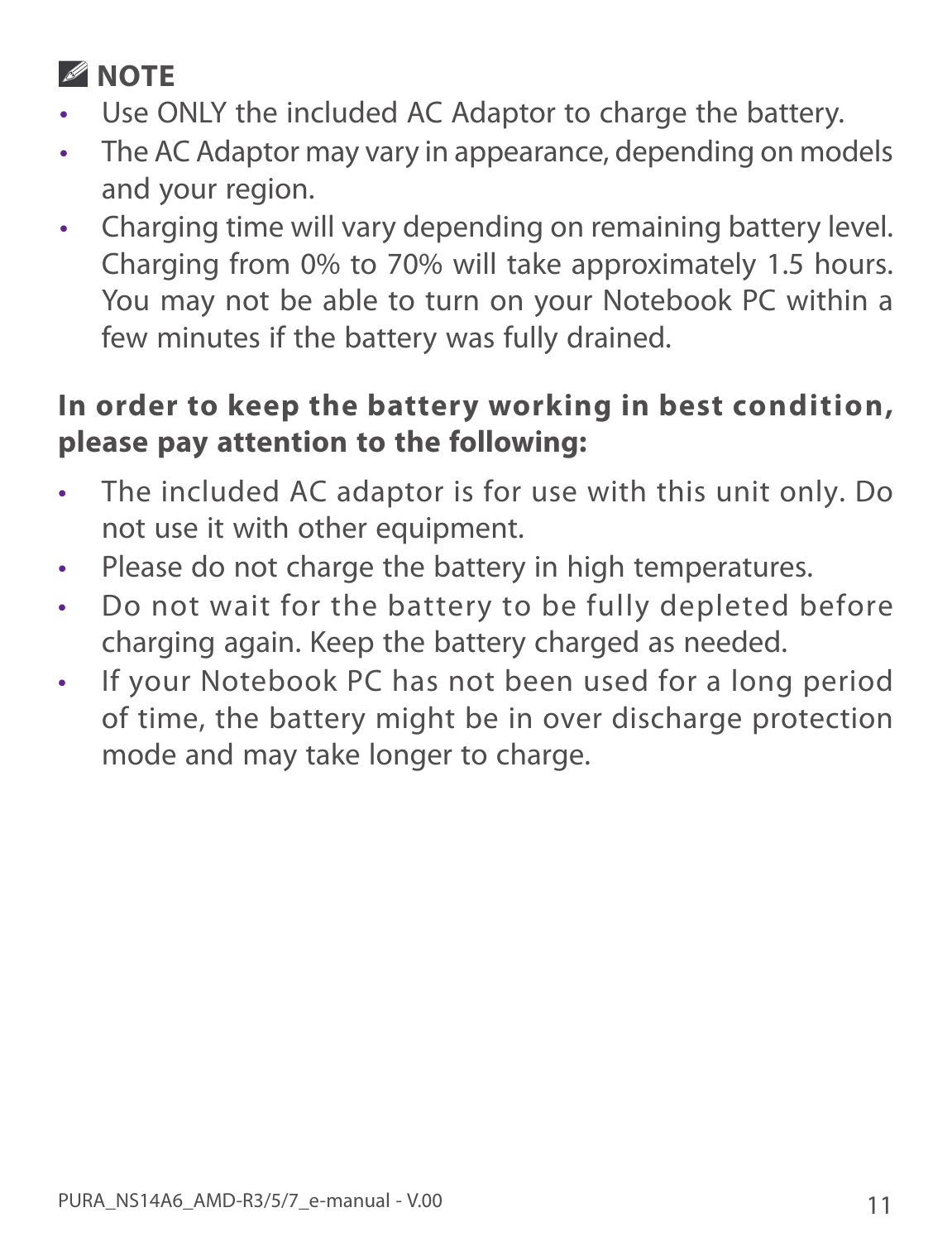## **Turning PURA on**

#### **Starting for the first time**

When using the Notebook PC for the first time, you will be required to setup the following:

1. Press the **Power** button to turn on your Notebook PC.



- 2. Select the language, then click **Yes**
- 3. Follow the onscreen instructions to configure your Notebook PC.

#### **About Windows Activation**

Windows will be active automatically once you connect your Notebook PC to a WiFi network.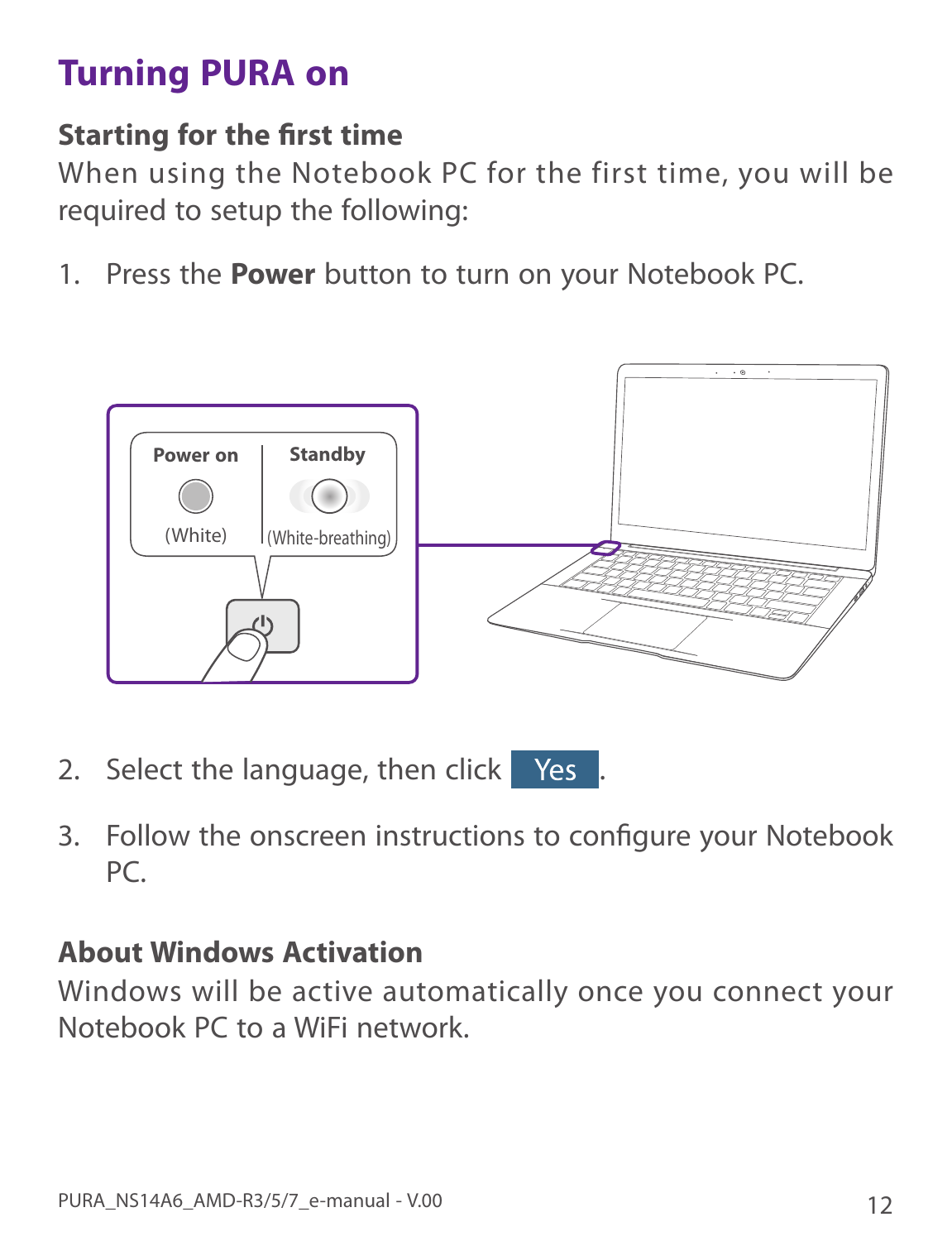## **Turning PURA off**

- 1. Click the  $\blacksquare$  icon in the lower-left corner of the screen or press the **Start** key on the keyboard to get to the **Start** menu.
- 2. Click the  $\bigcirc$  **Power** icon in the lower-left corner of the screen, it will display 3 options (Sleep, Shut down and Restart).
- 3. Select **Shut down** to power the Notebook PC off.



![](_page_12_Picture_5.jpeg)

- Save all data before turning your Notebook PC off.
- If your Notebook PC is unresponsive, press and hold the **Power** button for several seconds and follow the on-screen instructions to force SHUT DOWN the unit.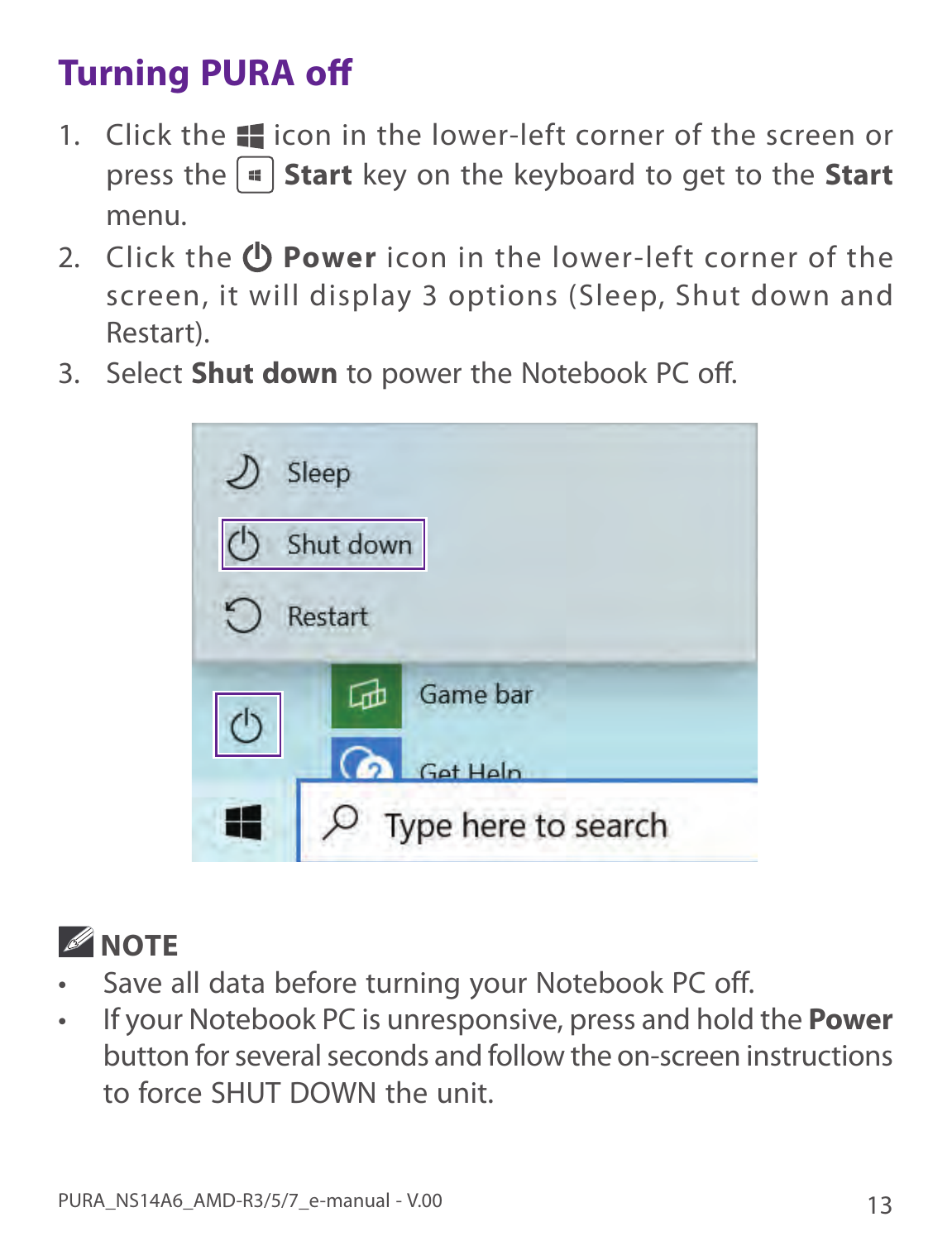## **Putting PURA to Sleep**

You can put your Notebook PC to Sleep mode by doing either of the following:

- **•** Go to the **Start** menu and click the *D* **Power** icon in the lower-left corner of the screen, select and click **Sleep**.
- Briefly press the **Power** button to put the Notebook PC in sleep mode. If you don't operate for some time, the Notebook PC will enter sleep mode automatically.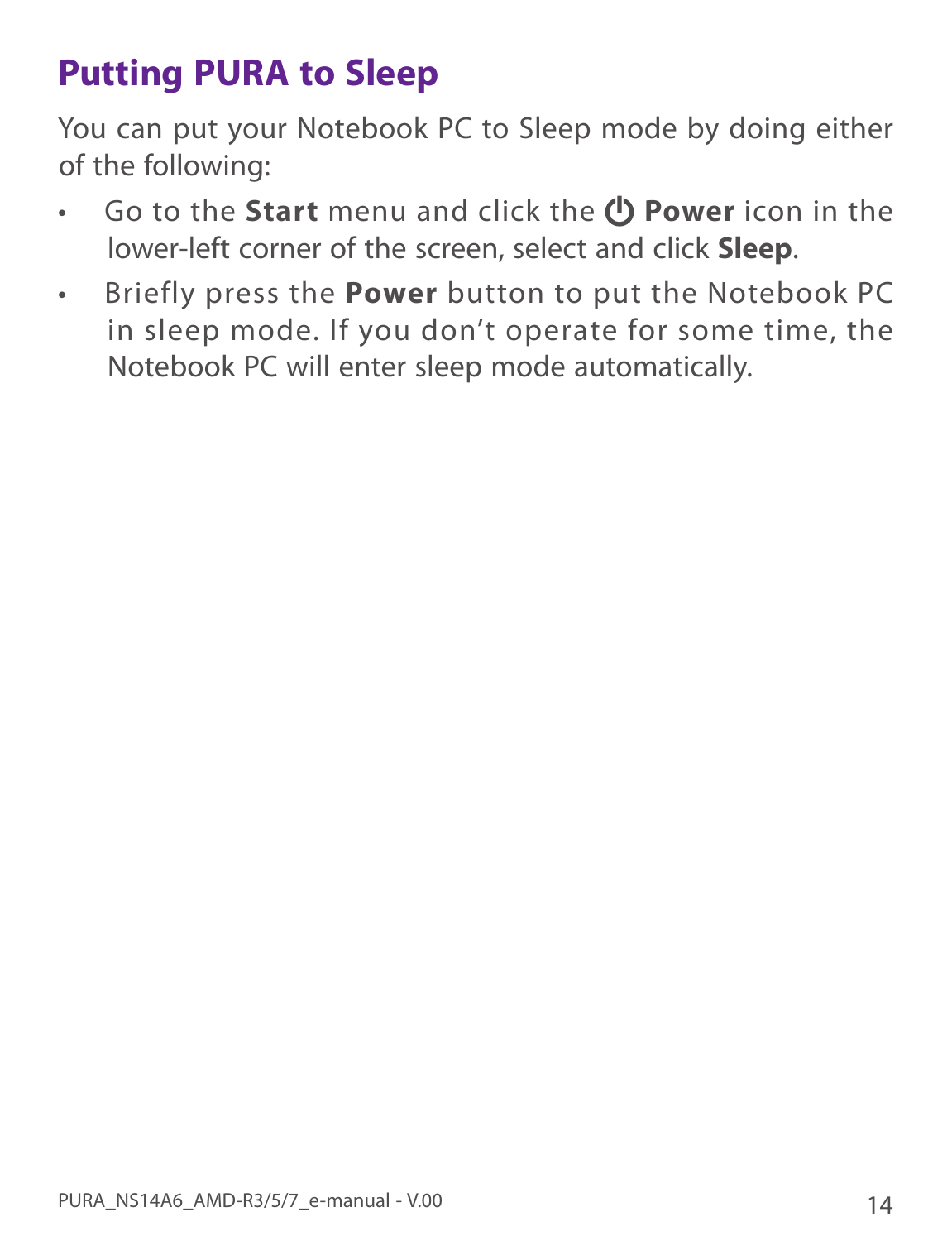## **Power Management**

When the apparatus is not connected power adaptor and not providing the main function or when other energy-using products are not dependent on its function, the default system settings and its characteristics enable the apparatus to activate display sleep mode within 5 minutes of user inactivity, and to activate a distinct sleep mode within 10 minutes of user inactivity. In the same scenario, when the apparatus is connected to power adaptor, will activate display sleep mode within 15 minutes of user inactivity, and activate a distinct sleep mode within 25 minutes of user inactivity. When in sleep mode, the system becomes fully usable within 5 seconds via network connections or user interface devices. The power management function is automatically switched on by the default system settings.

Go to **Settings -> System -> Power & sleep** to manage how your Notebool PC use power.

| $\leftarrow$<br>Settings            | $\times$                                                               |
|-------------------------------------|------------------------------------------------------------------------|
| Home<br>⋒                           | Power & sleep                                                          |
| Find a setting                      | Screen<br>$\varphi$                                                    |
| System                              | On battery power, turn off after<br>5 minutes                          |
| <b>Display</b><br>⋤                 | When plugged in, turn off after                                        |
| ((以<br>Sound                        | 10 minutes                                                             |
| <b>Notifications &amp; actions</b>  |                                                                        |
| Focus assist                        | Sleep                                                                  |
| Power & sleep<br>$\circlearrowleft$ | On battery power, PC goes to sleep after<br>15 minutes<br>$\checkmark$ |
| <b>Battery</b><br>$\Box$            | When plugged in, PC goes to sleep after                                |
| Storage<br>Ţ                        | 25 minutes<br>$\checkmark$                                             |
| 叼<br>Tablet mode                    |                                                                        |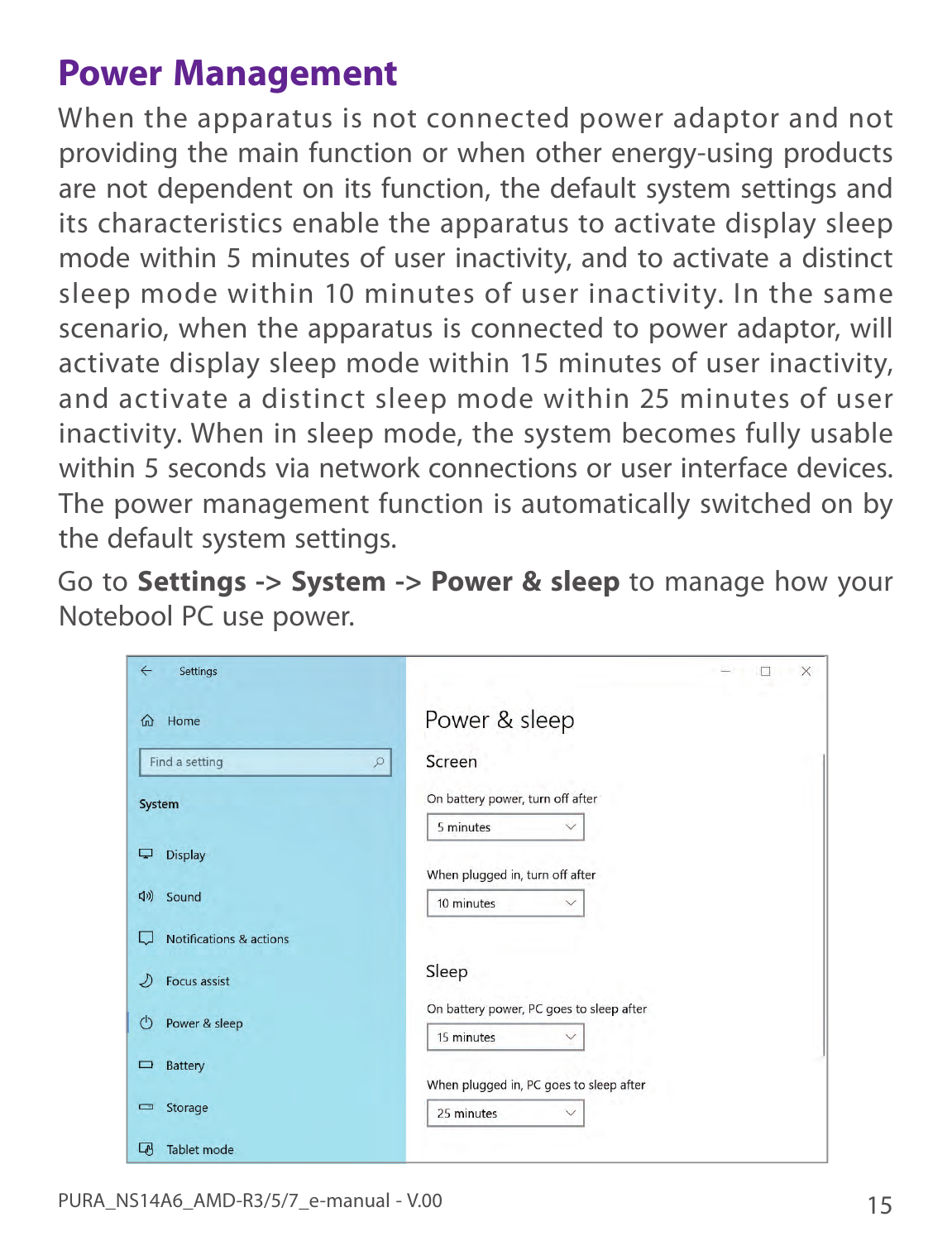# **Basics**

## **Start menu**

Microsoft Windows 10 is a new operating system that is used to control a computer. Click the  $\blacksquare$  icon in the lower-left corner of the screen to get to the Start menu. You can also open the Start menu by pressing the  $|\cdot|$  **Start** key on the keyboard.

![](_page_15_Picture_3.jpeg)

Live Tiles on the screen change and update in real time so you can get real-time updates about news or sports, check what your friends are up to, and get the latest weather forecast.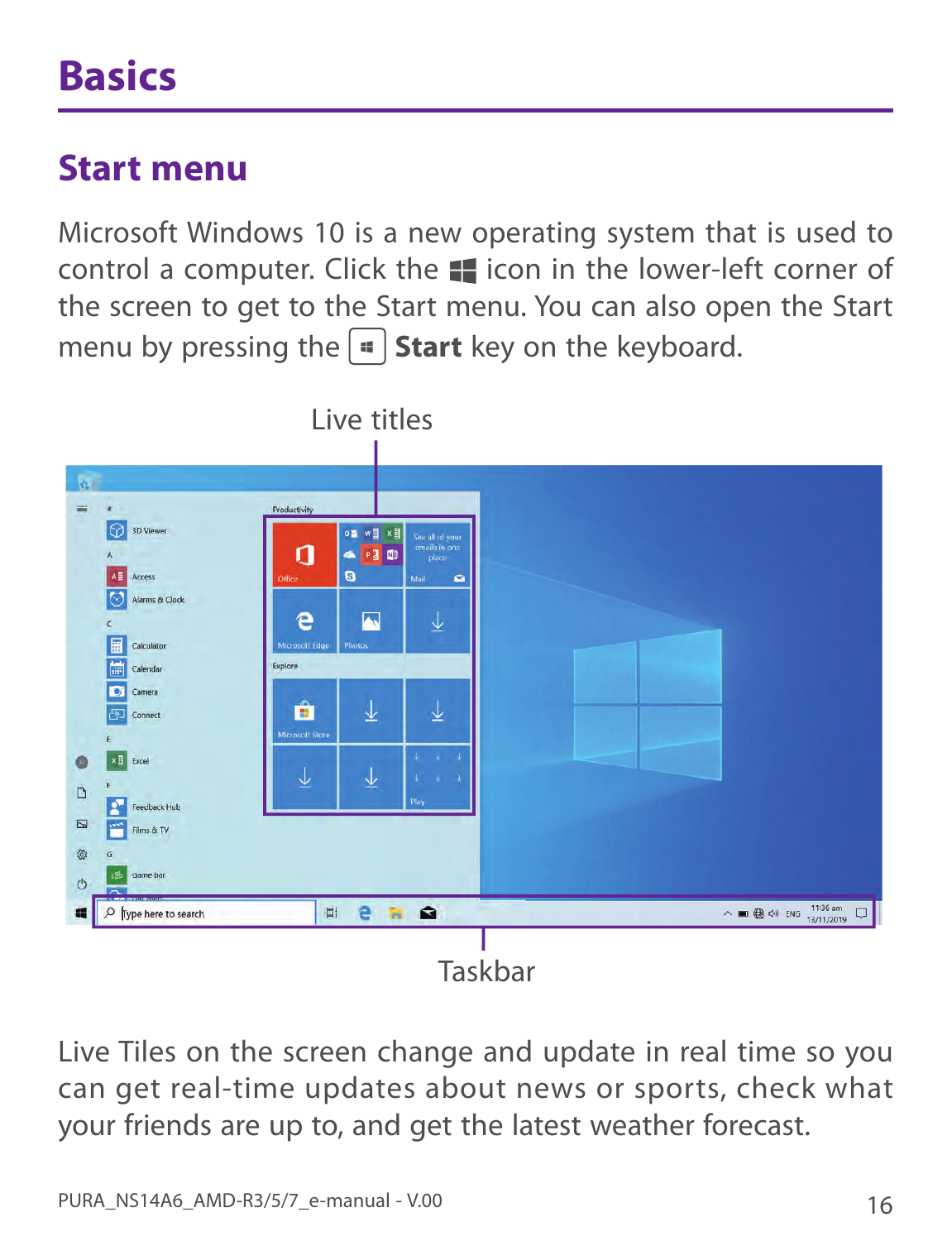## **Expand**

Click this icon  $\equiv$  in the upper-left corner of the screen to expand the **START** menu.

## **Account options**

Click on your account name to change account settings, lock your device or sign out of your account.

![](_page_16_Picture_4.jpeg)

Allows you to access the settings of your Notebook PC. Click it to enter the **Settings** screen.

# **Power**

Click  $\bigcup$  icon to Sleep, Shut down or Restart your Notebook PC.

## **Start**

Click the **Start** icon to open/close the Windows Start menu.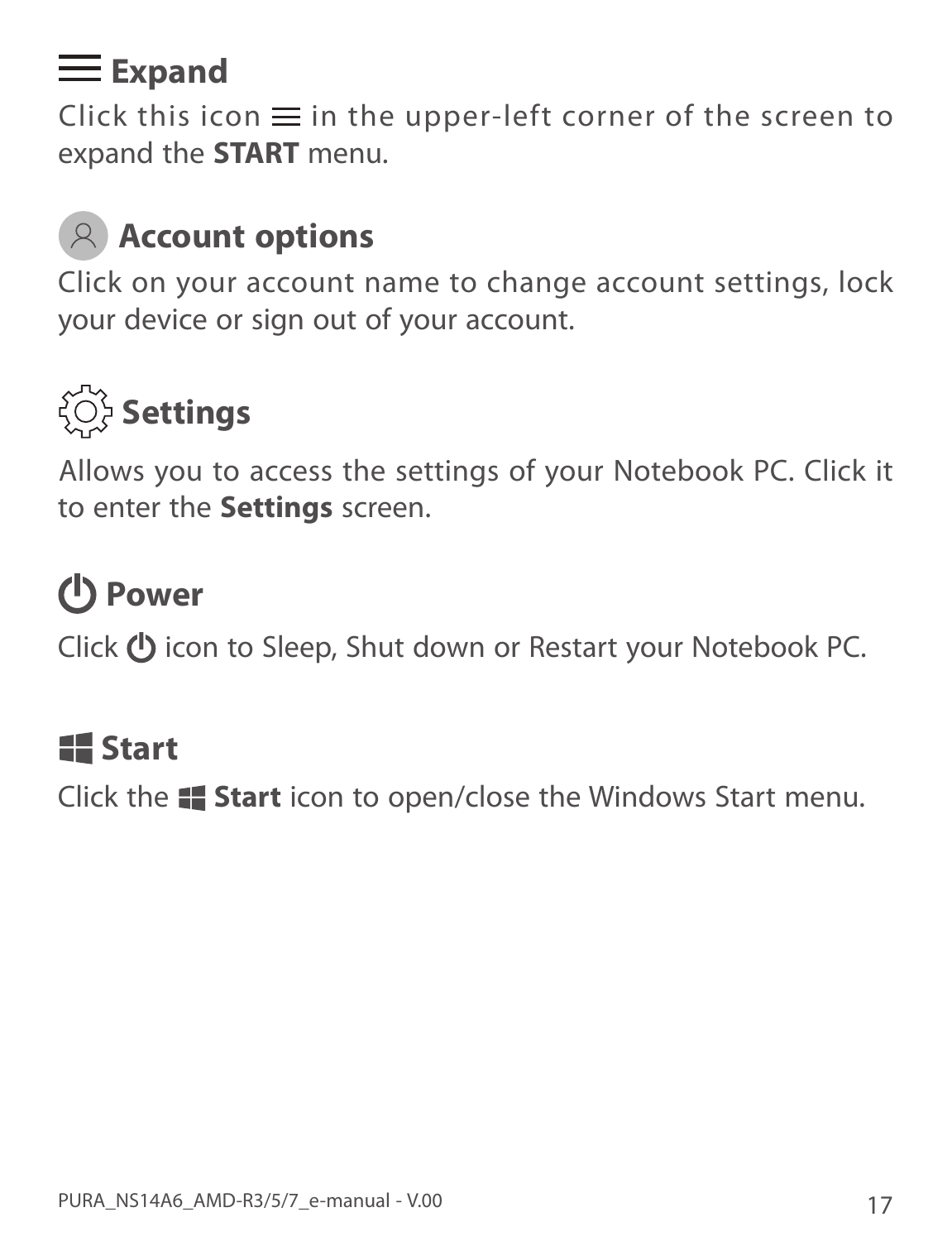#### **Taskbar**

The below table lists some of the frequently used icons in the Taskbar:

| lcon    | <b>Description</b>                                                              |
|---------|---------------------------------------------------------------------------------|
|         | Shows the battery status.                                                       |
| (Tr.    | Displays when a Wi-Fi network connected.                                        |
|         | Displays when there is NO a Wi-Fi network<br>connection or Wi-Fi is turned off. |
|         | Airplane mode is on.                                                            |
| $\Box$  | Adjusts the speaker volume.                                                     |
|         | <b>Launches Action Center</b>                                                   |
|         | Launches Search.                                                                |
| ⊟‡<br>⊟ | Shows the recent task.                                                          |
|         | Shows all opened tasks in a single view.                                        |
|         | Launches the File Explorer.                                                     |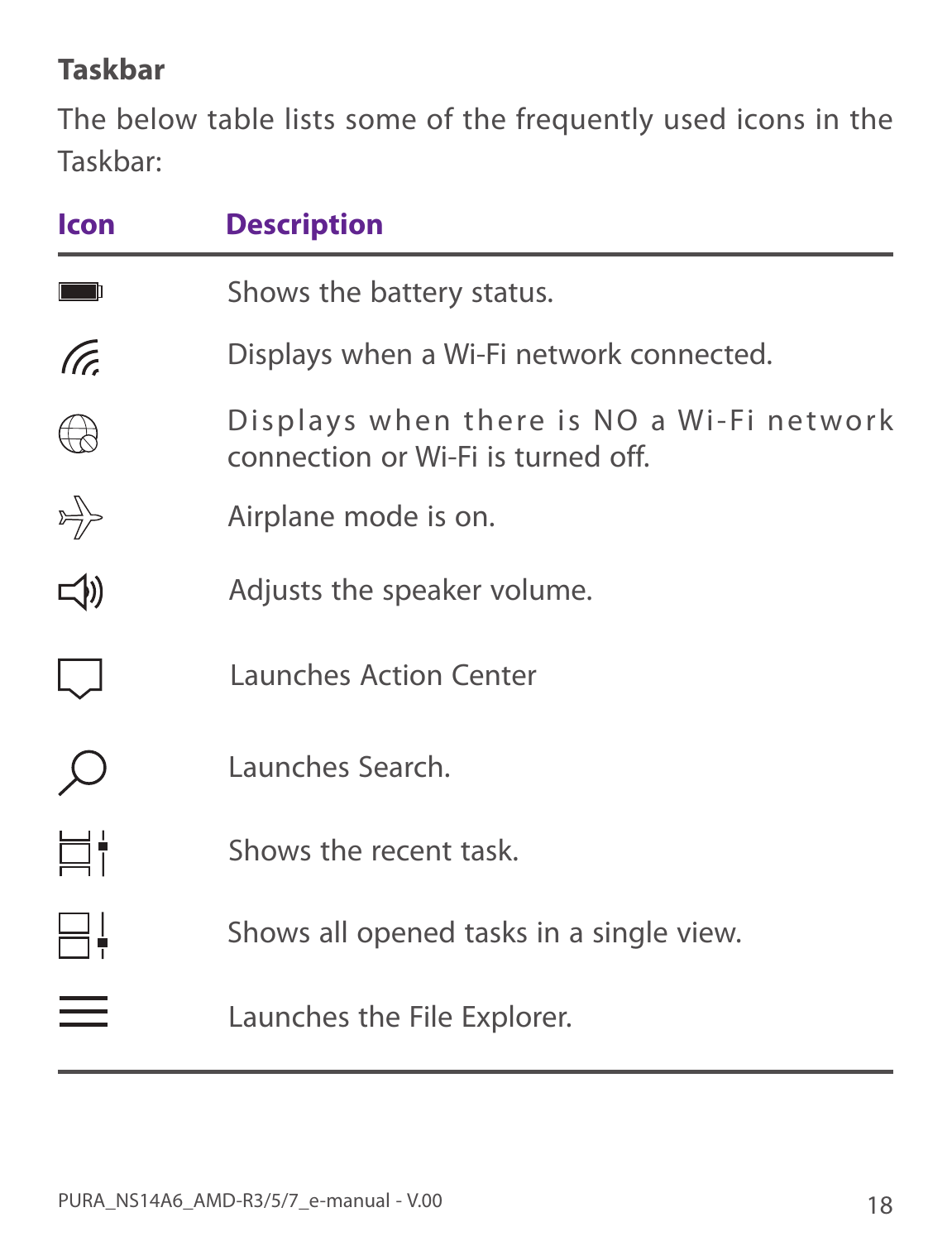## **Action Center**

It allows you to receive system notifications, such as updates. It also has a really useful Quick Actions on the bottom.

## **Checking notifications**

- 1. Click the  $\Box$  icon in the lower-right corner of the screen to launch the ACTION CENTER screen.
- 2. All messages appears in the Action Center and you can select and click them to read.

![](_page_18_Picture_5.jpeg)

**Tip:** You can go to **Settings -> System -> Notifications & actions** to set the Notifications and Actions.

• Select **Expand** or **Collapse** to expand or minimize the **Quick Actions** menu.

*A* NOTE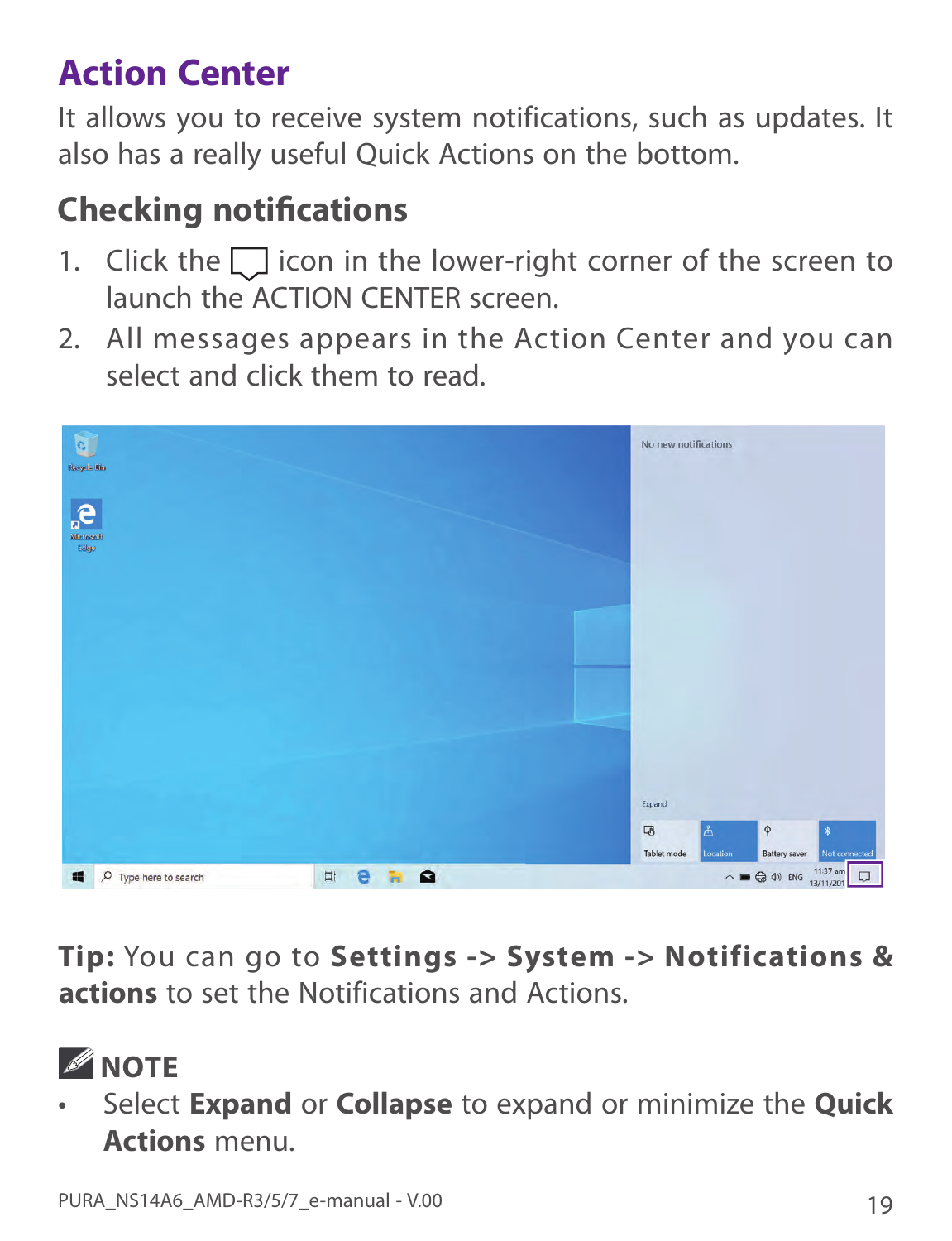## **Quick Actions menu**

| <b>Tablet mode</b>    | Opens or closes the Tablet mode.                                                                                                                    |
|-----------------------|-----------------------------------------------------------------------------------------------------------------------------------------------------|
| <b>Network</b>        | Enables or disables Network, and connects<br>to a wireless network so that you can<br>check email, search the Web, access social<br>media websites. |
| <b>All settings</b>   | Allows you to access the settings of your<br>Notebook PC.                                                                                           |
| <b>Nearby sharing</b> | Turns on/off Nearby sharing.                                                                                                                        |
| <b>Airplane mode</b>  | Enables or disables Airplane mode. Turns it<br>on to stop all wireless communication.                                                               |
| <b>Location</b>       | Enables or disables Location. If this setting is<br>on, each person who signs in to this device<br>can change their own location settings.          |
| <b>Focus assist</b>   | Choose which notification you'd like to see<br>and hear so you stay focused (off, Priority<br>only or Alarms only).                                 |
| <b>Mobile hotspot</b> | Actives the Mobile hotspot.                                                                                                                         |
| <b>Night light</b>    | Enables or disables Night light.                                                                                                                    |
| <b>Bluetooth</b>      | Enables or disables Bluetooth.                                                                                                                      |
| <b>VPN</b>            | Add a VPN connection.                                                                                                                               |
| <b>Battery saver</b>  | Turns on/off Battery saver.                                                                                                                         |
| <b>Screen snip</b>    | Opens the Screen snip options.                                                                                                                      |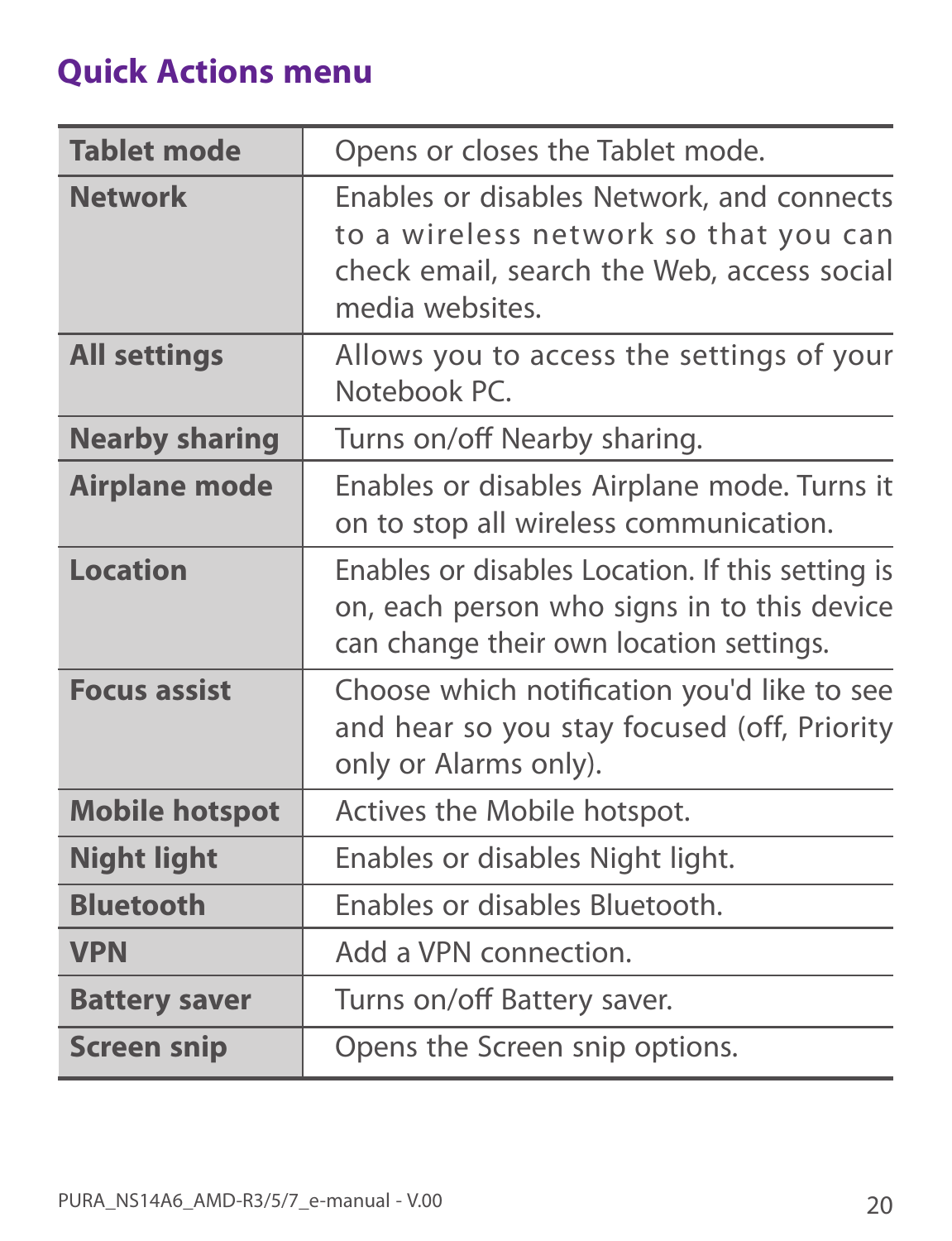| <b>Project</b> | Opens the Project options.                          |
|----------------|-----------------------------------------------------|
| <b>Connect</b> | Searches for wireless display and audio<br>devices. |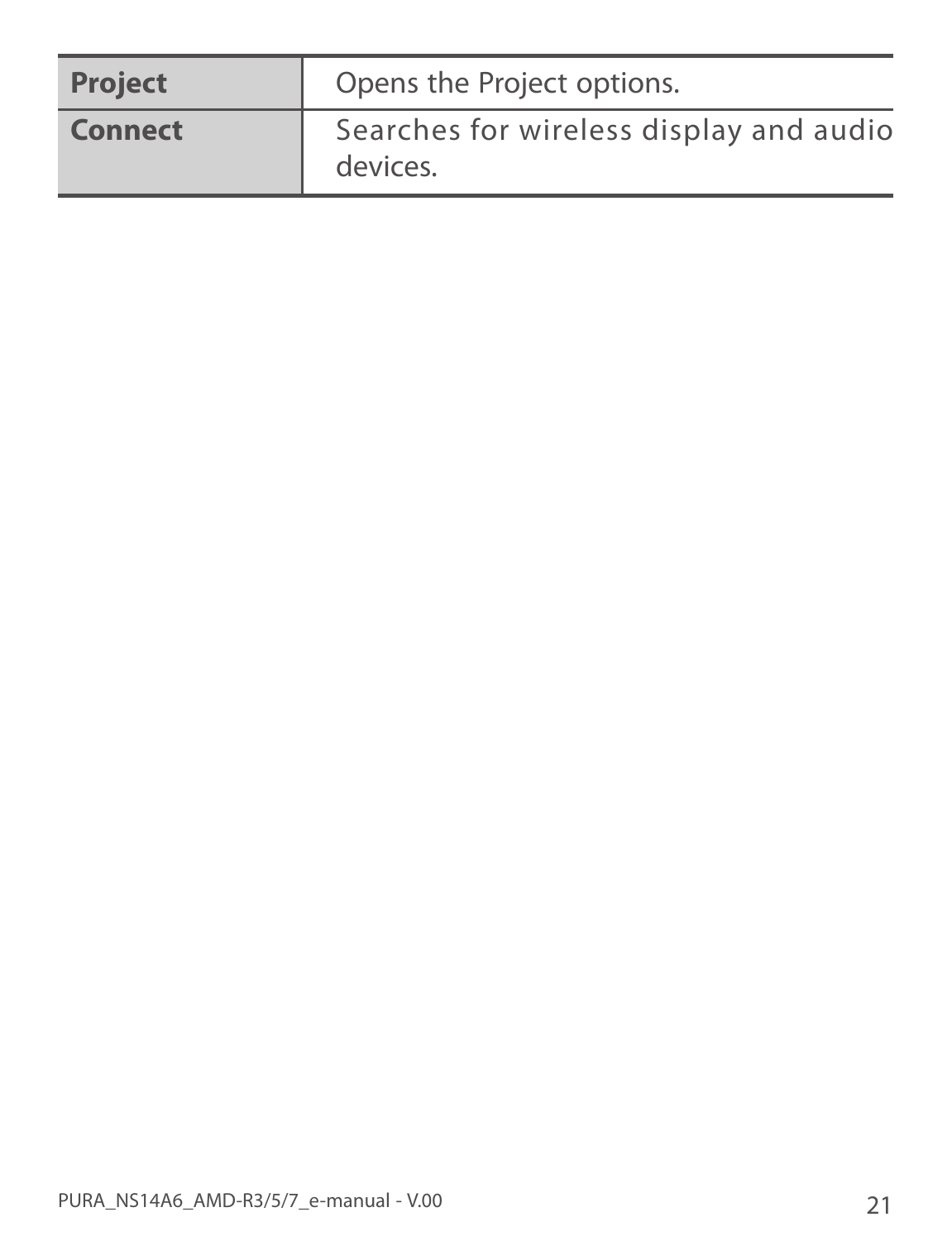## **Task view**

If you have a lot of apps and programs opened, click the  $\Box$  icon on the taskbar to see all of your running apps and programs. You can select and click any item to open it.

#### **Creating a new desktop**

Select and click **+ New desktop**, a new desktop will be added. Then you can open your desired apps and programs on the new desktop.

![](_page_21_Picture_4.jpeg)

### **Deleting a desktop**

Move the cursor over the desktop you want to delete, then select  $\times$  in the upper-right corner of the desktop.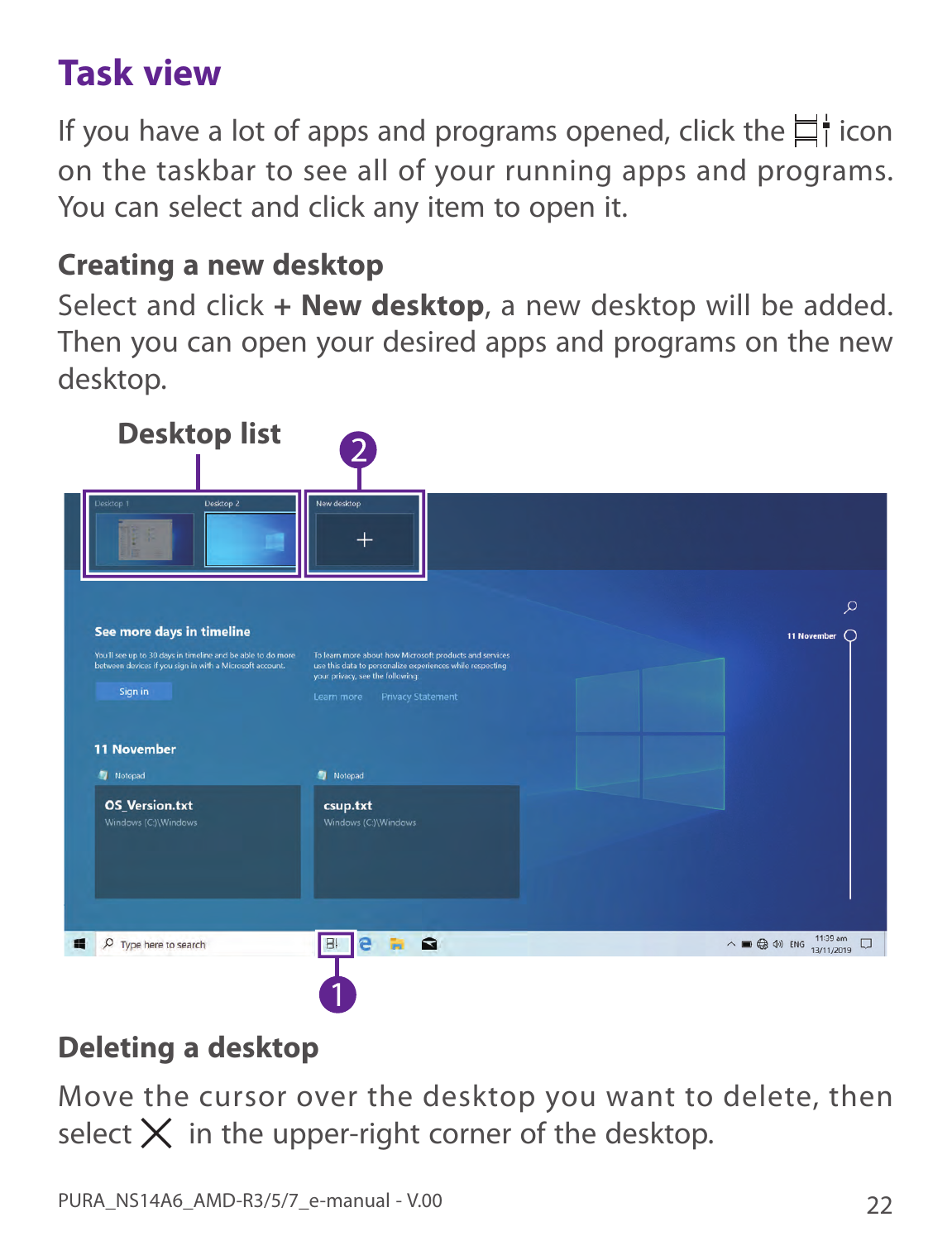## **Using the Touchpad**

Use the Touchpad to move the cursor or select an item. The left and right buttons of the Touchpad act the same as the left and right buttons of a mouse.

#### **Moving**

Slide your finger on the Touchpad to move the cursor.

![](_page_22_Picture_4.jpeg)

#### **Left-click**

Tap the touchpad or press the left touchpad button.

- In the Start menu, click an app to launch it.
- On the File Explorer desktop, double click an application to launch it.

![](_page_22_Figure_9.jpeg)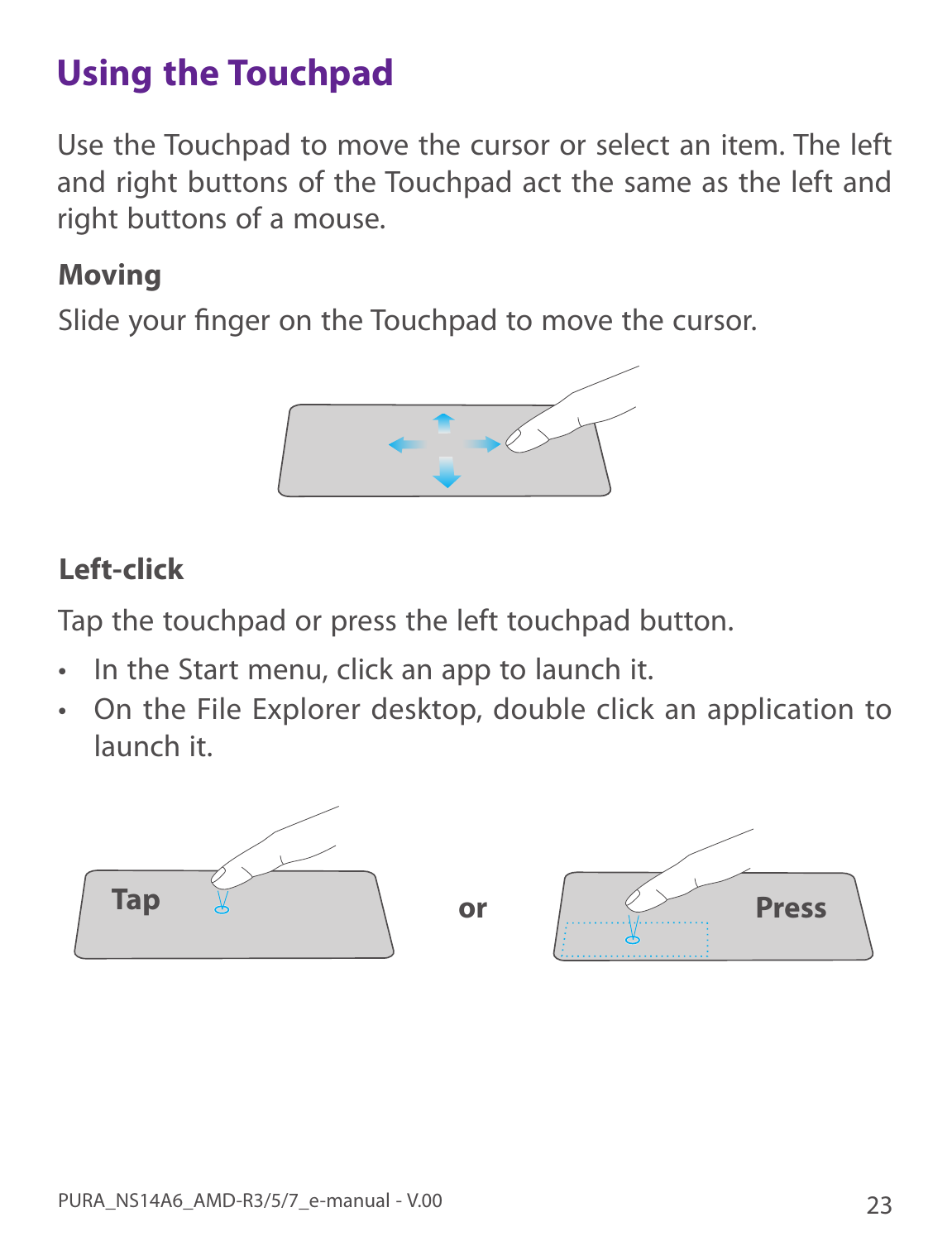## **Right-click**

To right-click an item, press the right touchpad button.

- In the Start menu, select an app and press the right touchpad button to launch the Setting bar.
- On the File Explorer desktop, select one folder or file and press the right touchpad button to open the right-click menu.

![](_page_23_Picture_4.jpeg)

#### **Dragging and dropping**

Press and hold the left button. Select an item using your other finger then drag and drop it to a new position.

![](_page_23_Picture_7.jpeg)

### **Two-finger scroll (up/down)**

Slide two fingers to scroll up or down.

![](_page_23_Picture_10.jpeg)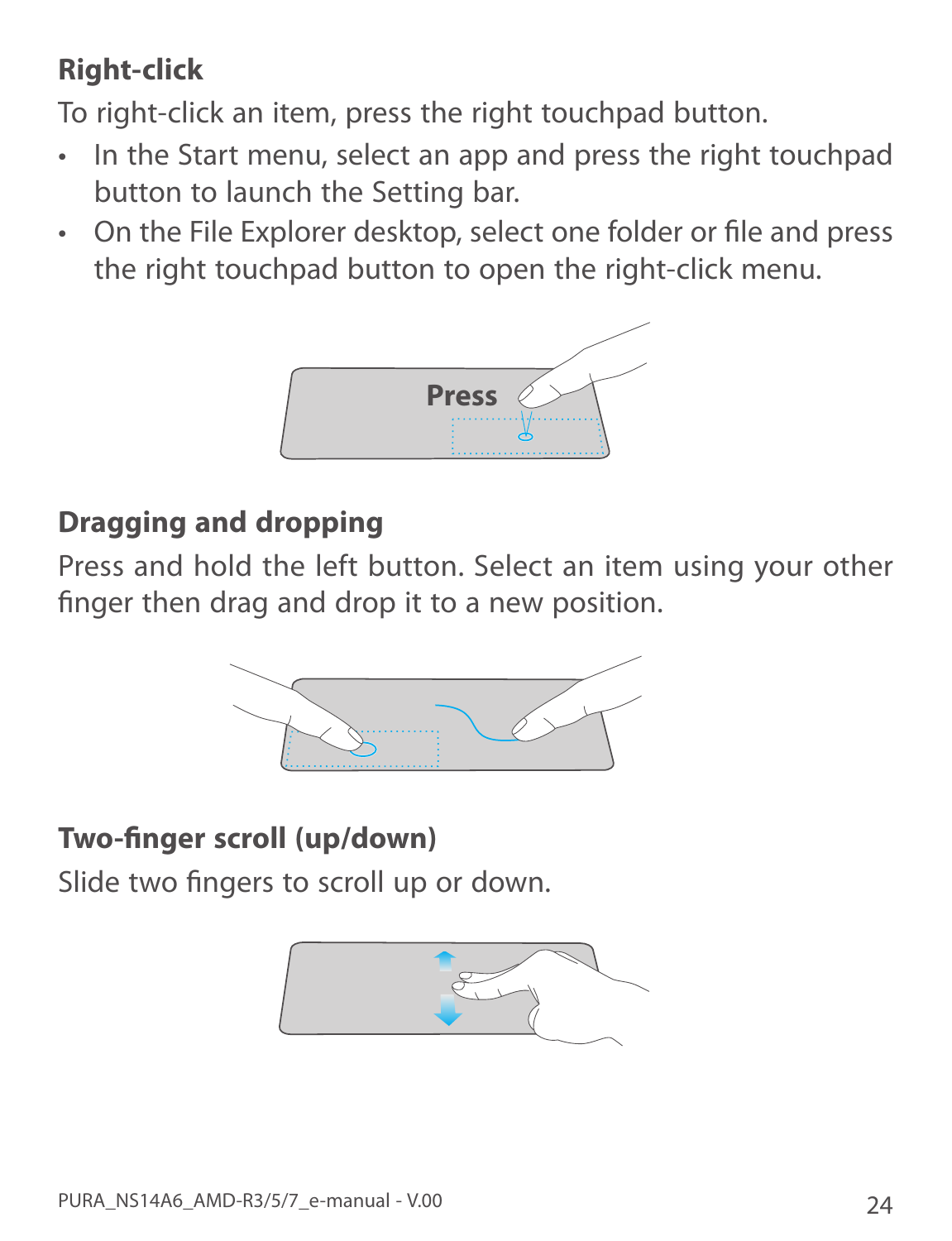### **Two-finger scroll (left/right)**

Slide two fingers to scroll left or right.

![](_page_24_Picture_2.jpeg)

#### **Zoom out**

Pinch two fingers while viewing a website, map, or image.

![](_page_24_Picture_5.jpeg)

#### **Zoom in**

Spread two fingers apart while viewing a website, map, or image.

![](_page_24_Picture_8.jpeg)

![](_page_24_Picture_9.jpeg)

Please keep your fingers dry and clean when using the Touchpad.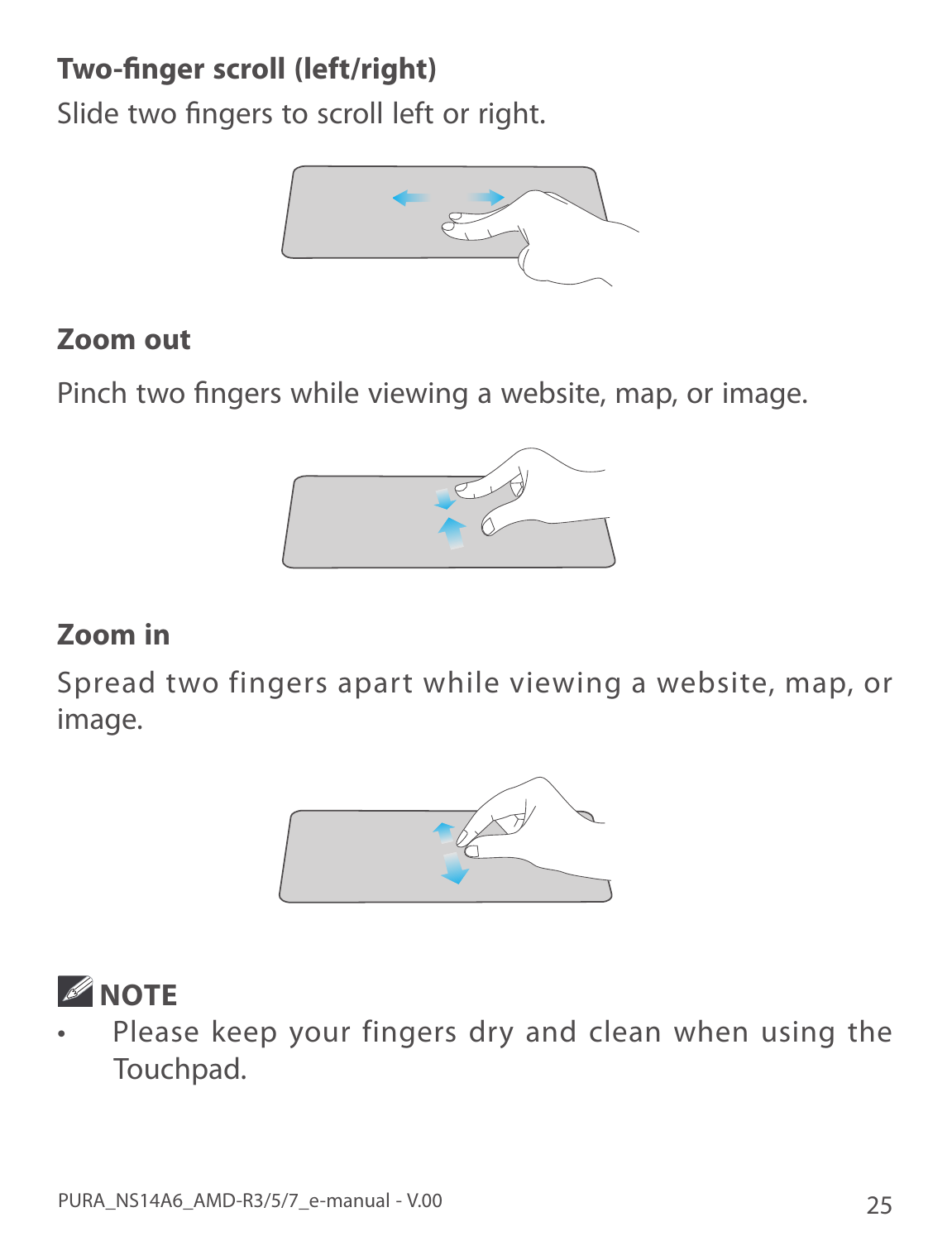## **Using the Keyboard**

#### **Function keys**

Press and hold the **Fn** key, then press a hot key to trigger the following commands:

![](_page_25_Figure_3.jpeg)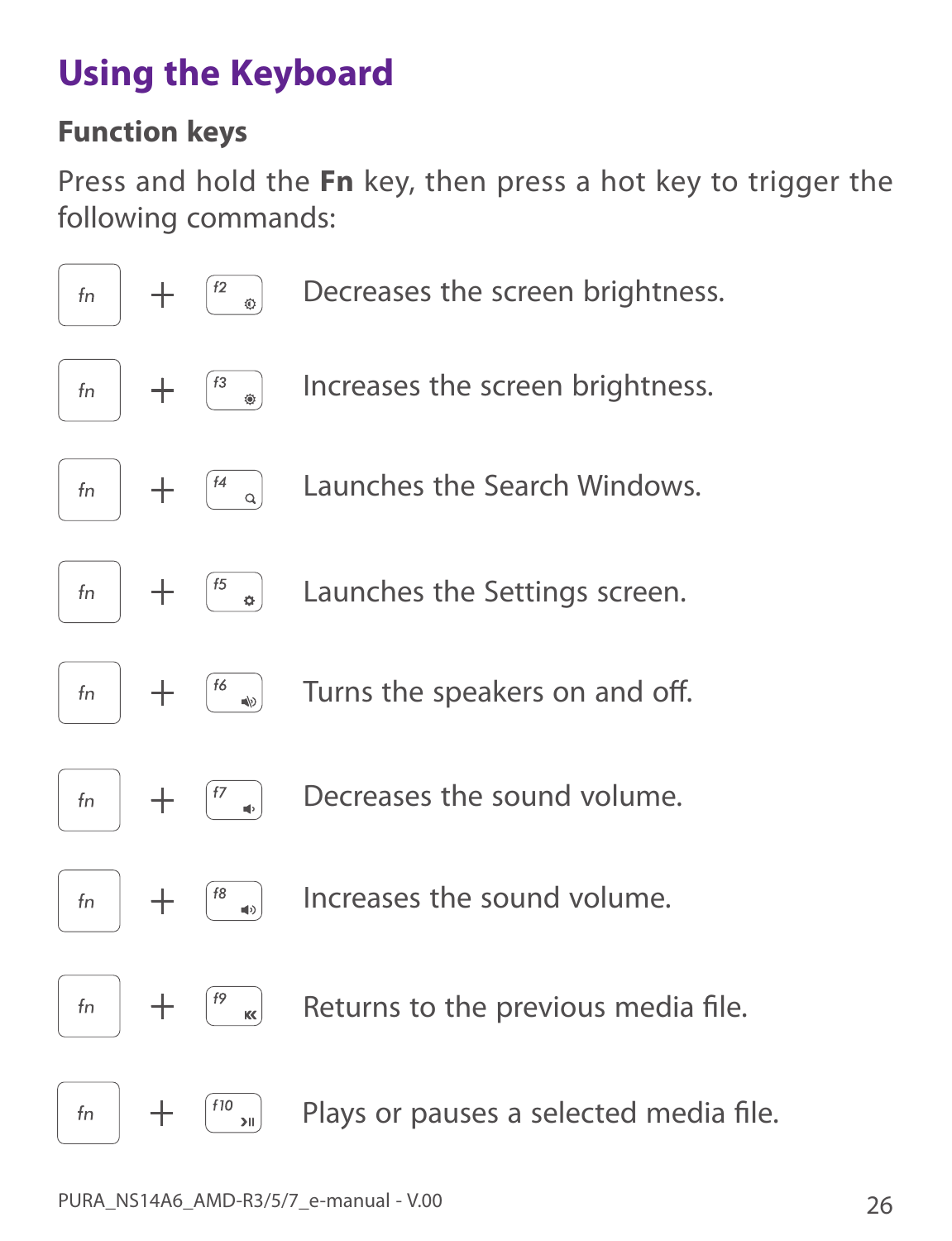![](_page_26_Figure_0.jpeg)

Skips to the next media file.

Switches between the display screen and an external monitor (if connected).

Enables or disables the Touchpad.

#### **Windows keys**

You can also use the following shortcuts to help you to launch the applications and navigate the Windows 10.

![](_page_26_Figure_6.jpeg)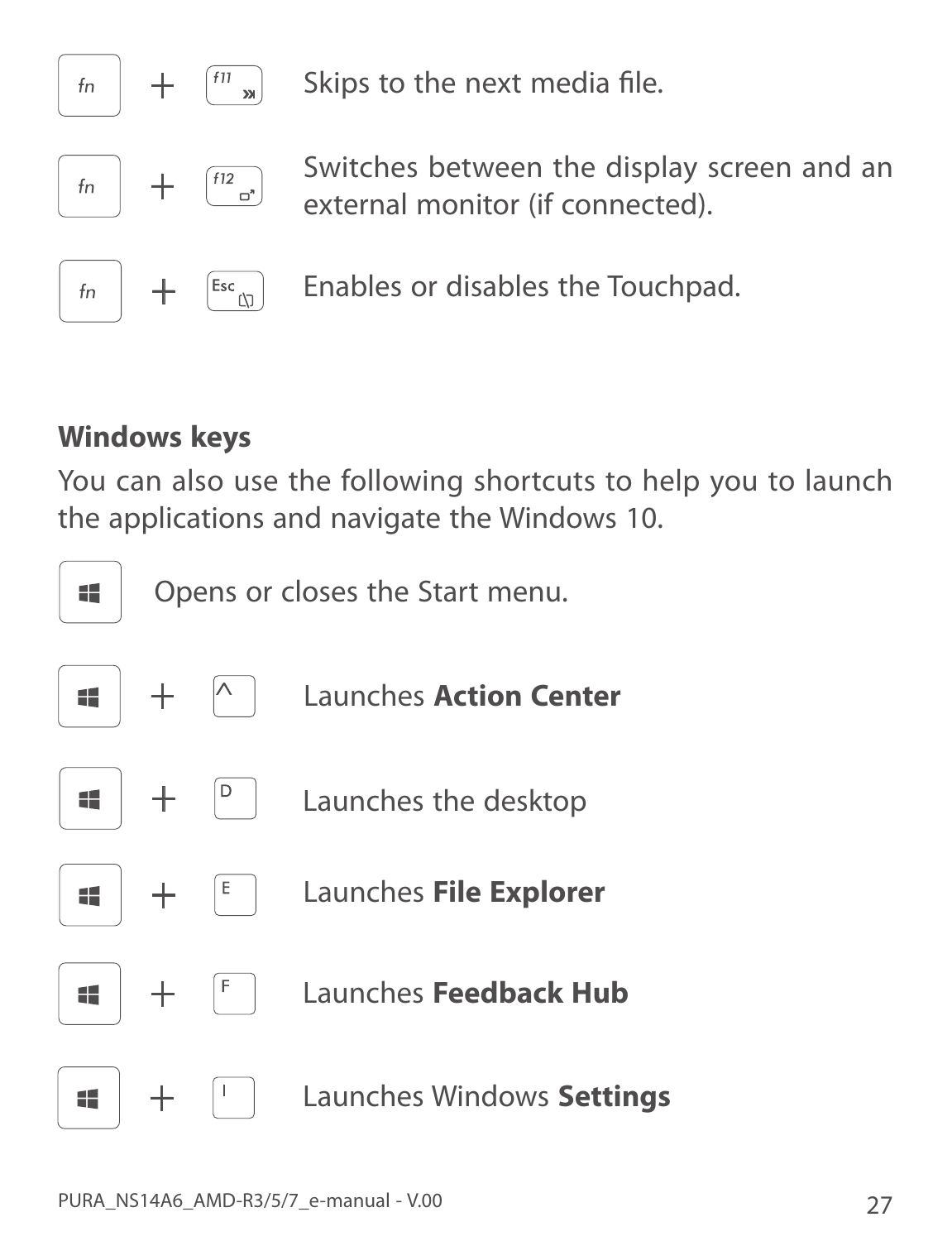![](_page_27_Figure_0.jpeg)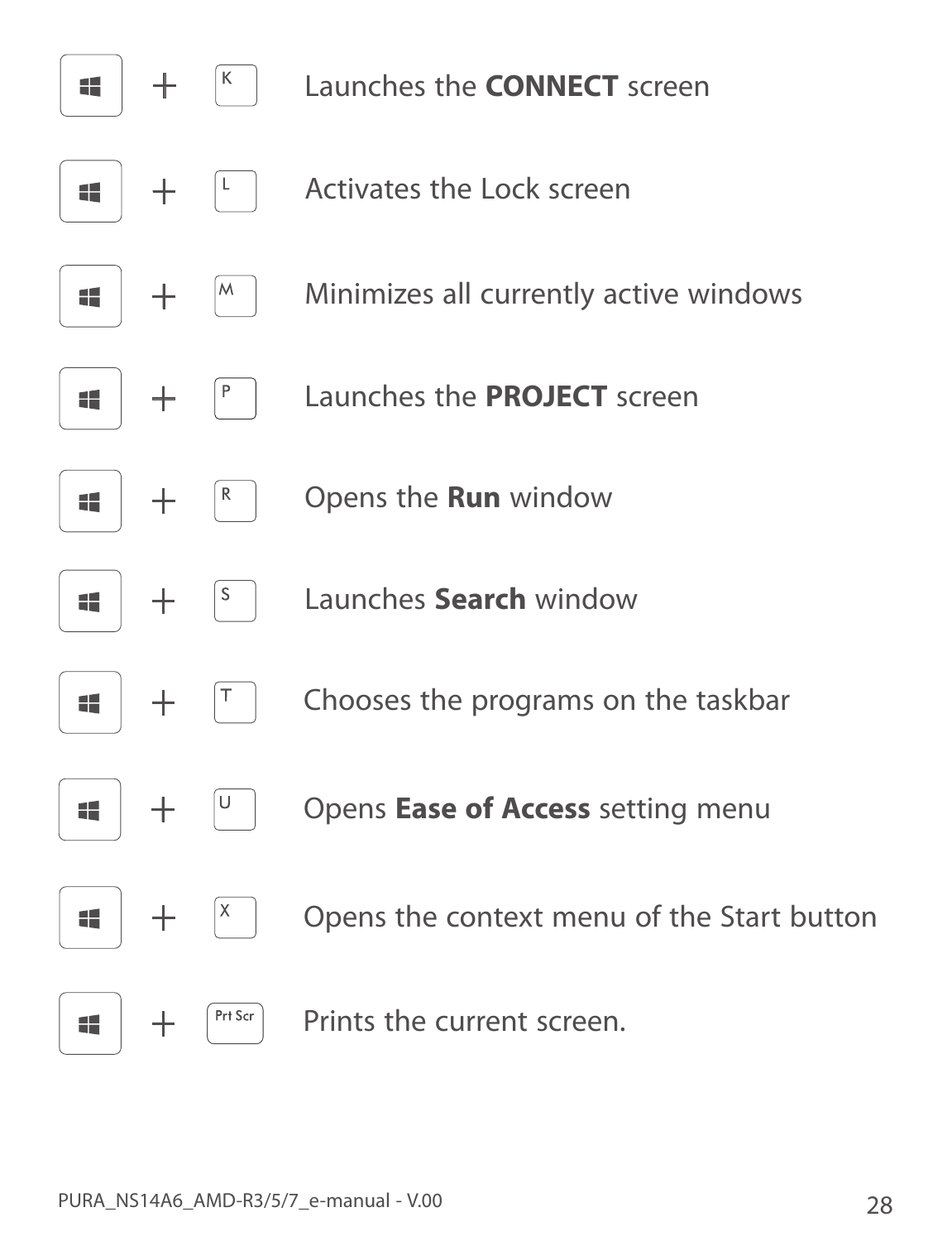## **Inserting a microSD card**

Insert the microSD card into the Notebook PC's microSD slot until it clicks.

![](_page_28_Picture_3.jpeg)

To check the storage of the microSD card, go to **Settings -> System -> Storage**.

Remove the microSD card by pushing in on the card's edge. The card will pop out and can be removed.

![](_page_28_Picture_6.jpeg)

You can use microSD™card and microSDHC™card (up to 256GB, SD card not included).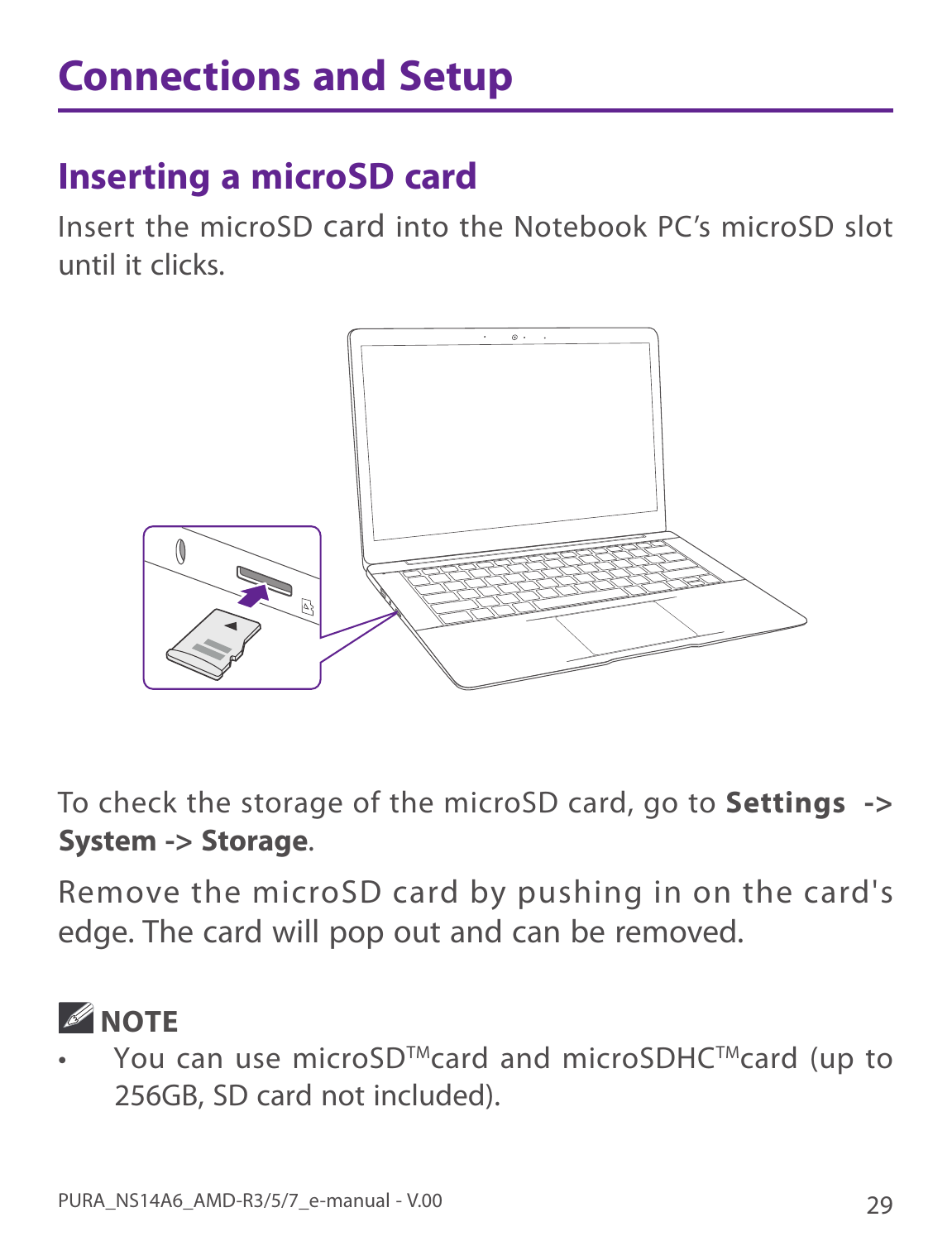## **External display**

You can connect the Notebook PC to an external display device. The cables required to connect an external display are sold separately.

#### **Connecting to a display**

1. Connect the Notebook PC to a TV or other display device using an HDMI cable (not included) through the HDMI port.

![](_page_29_Figure_4.jpeg)

- 2. Turn on your TV or other display device and select its input mode.
- 3. Go to **Action Center** menu, select and click **Project**.

![](_page_29_Picture_7.jpeg)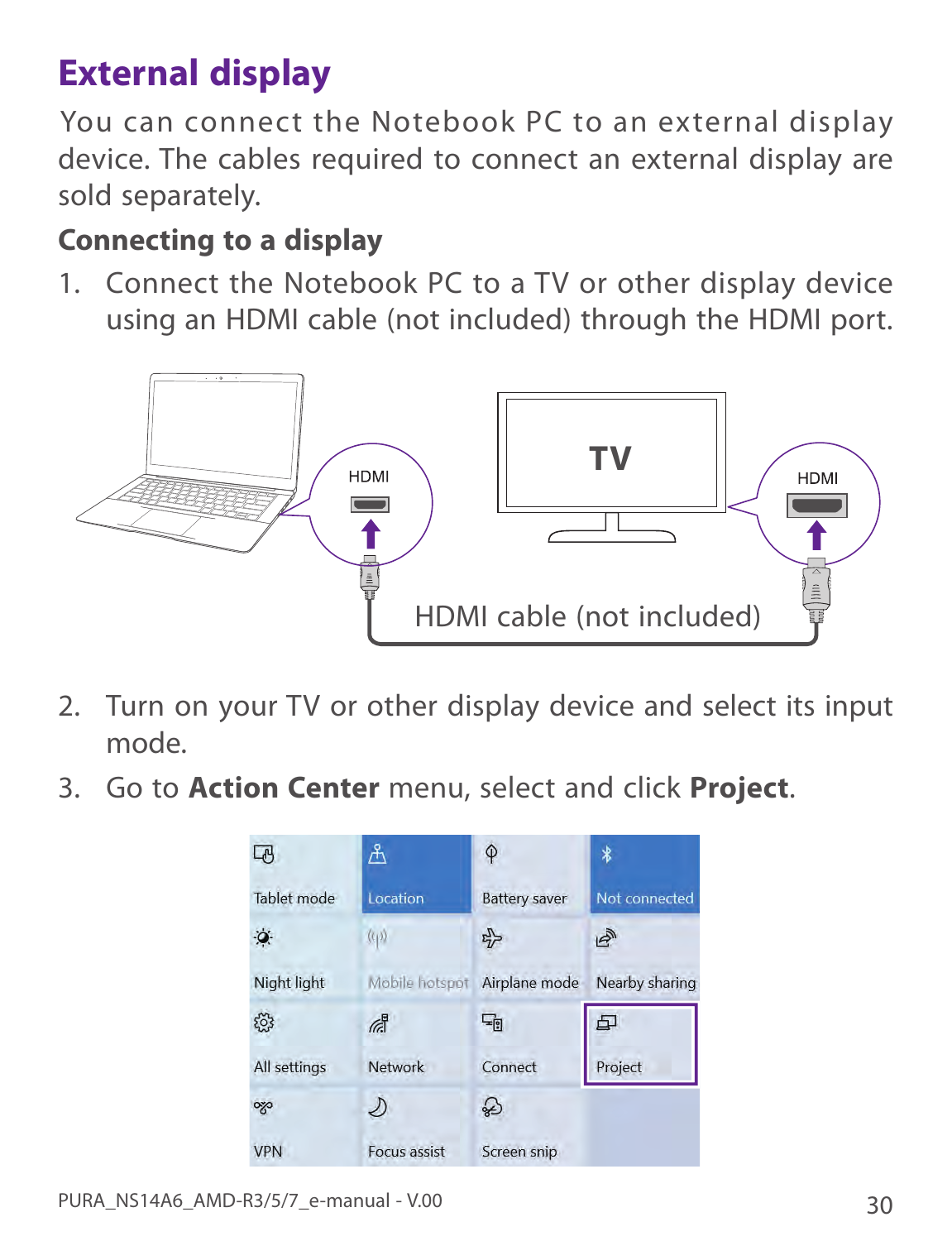**Tip:** You can also use the following shortcuts to launch the **Project**.

![](_page_30_Figure_1.jpeg)

![](_page_30_Figure_2.jpeg)

4. Select your desired mode as following:

| <b>PC screen only</b><br>Shows the screen on the Notebook PC<br>only.                     |
|-------------------------------------------------------------------------------------------|
| <b>Duplicate</b><br>Shows the screen on both the Notebook<br>PC and the external display. |
| <b>Extend</b><br>Extends the screen to the external display.                              |
| <b>Second screen only</b><br>Shows the screen on the external display<br>only.            |

**Tip:** You can also select the dual view (extend) mode. Go to **Settings -> System -> Display**, and select **Detect** on the **Multiple displays** option.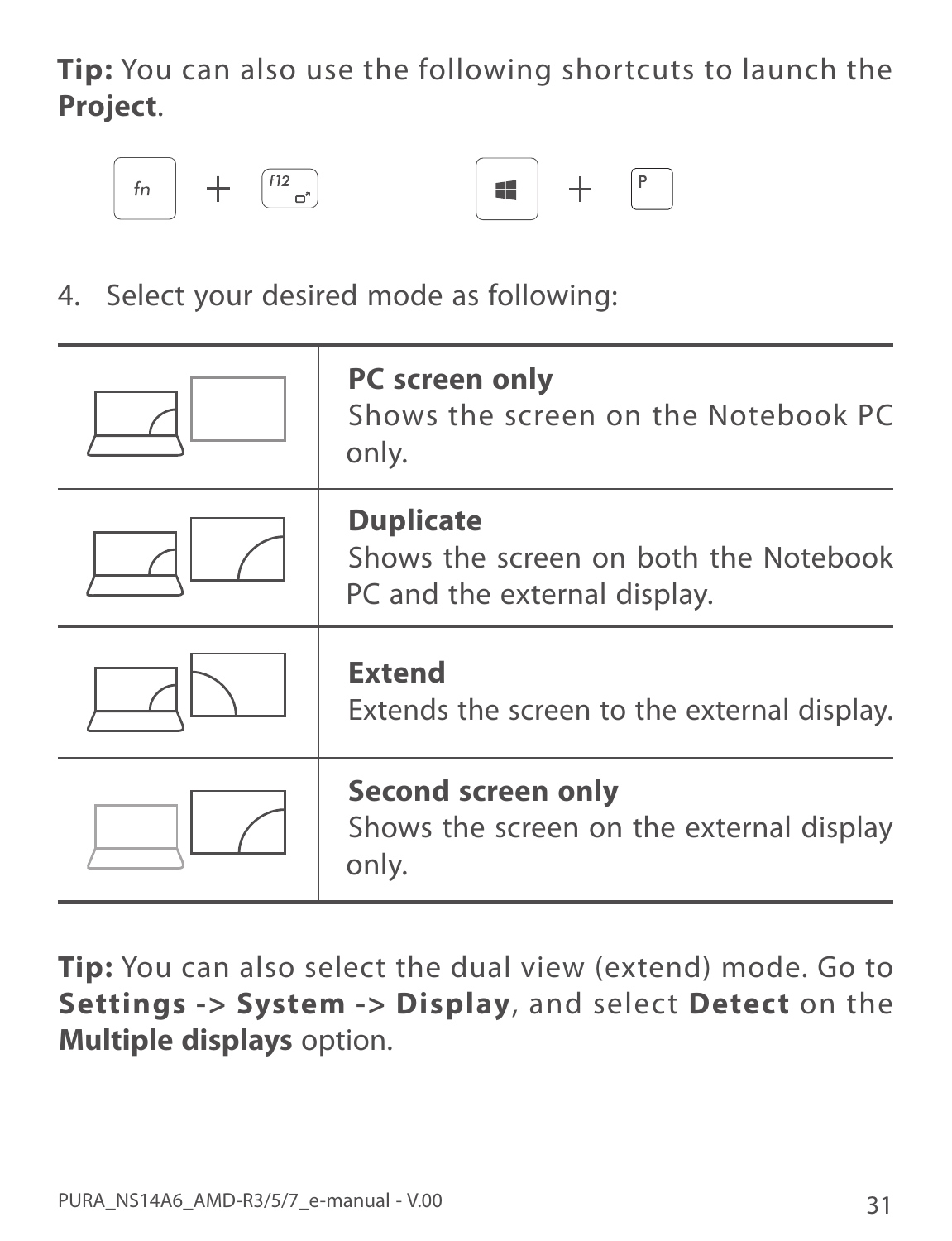## **Connecting to a Wi-Fi network**

Connect the Notebook PC to a wireless network to use the Internet.

1. On the Taskbar, select and click  $\left(\overline{\mathcal{R}}\right)$ .

![](_page_31_Picture_3.jpeg)

2. Select a network from the list of detected wireless networks and select **Connect automatically** -> **Connect**

![](_page_31_Picture_5.jpeg)

3. Enter the **Access Point**'s password, if necessary, and select **Next**.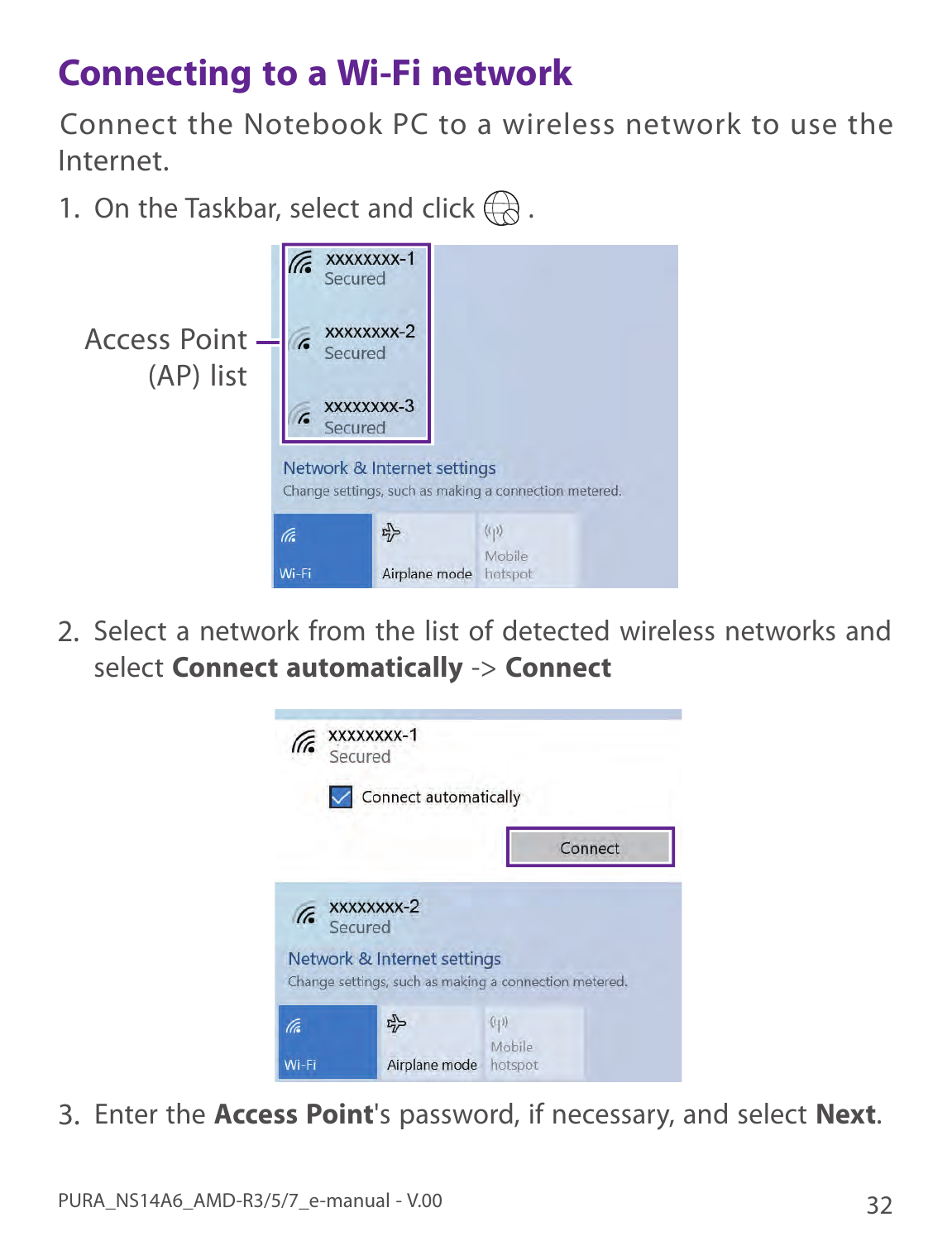**Tip:** You can also go to **Settings** -> **Network & Internet** -> **Wi-Fi,**  click it to **On**.

![](_page_32_Picture_1.jpeg)

- If the device finds a network that you connected to previously, it will connect to it automatically.
- If the Wi-Fi network does not appear in the list, it maybe a hidden network, please click "**Hidden Network**" and input SSID name of network along with password for a connection.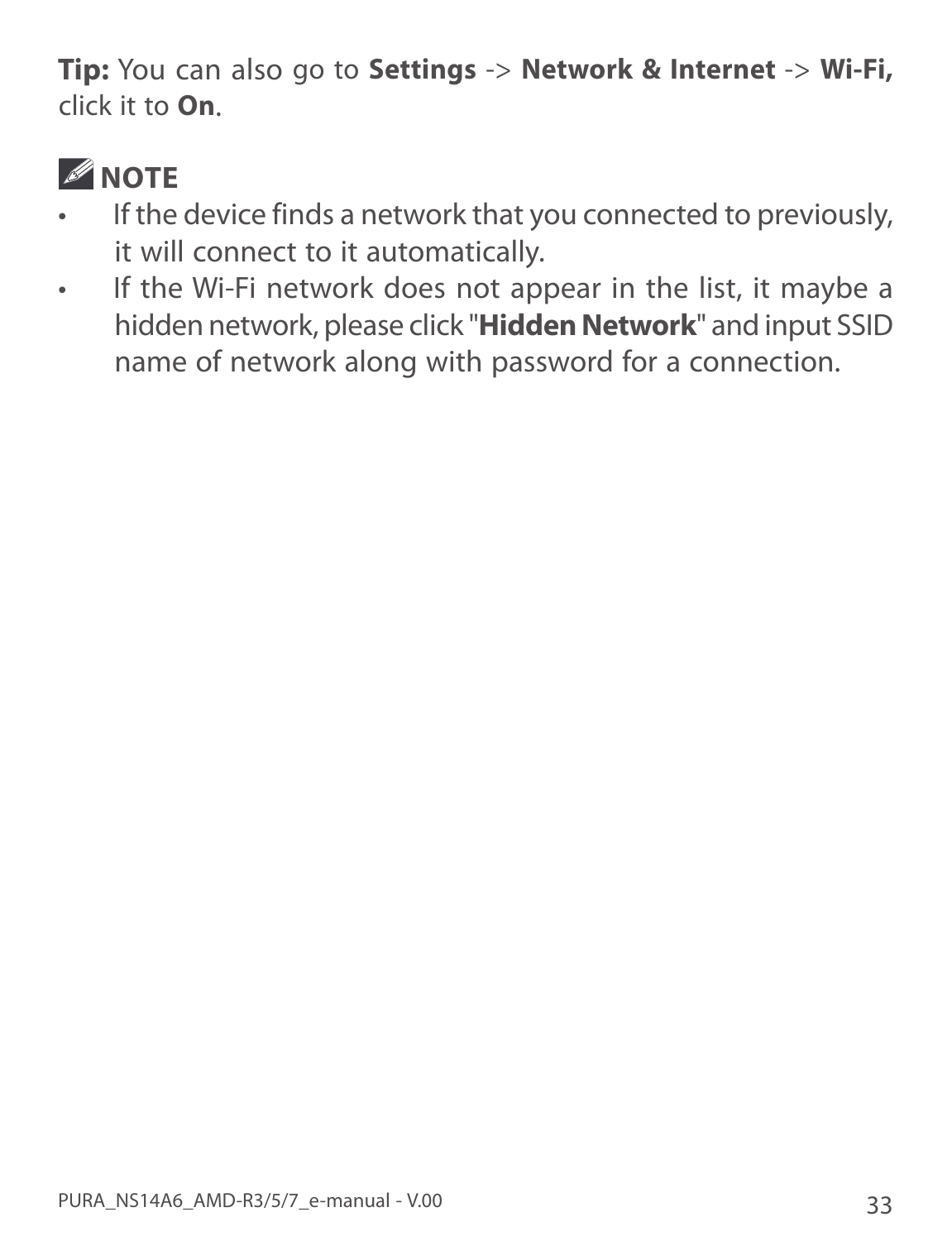## **Airplane mode**

The Airplane mode disables the wireless connection, allowing you to use your Notebook PC safely while in-flight.

If you see  $\Rightarrow$  icon displayed in the lower-right corner of the screen, the Airplane mode is on. You should turn off the Airplane mode to enable the wireless network.

1. On the Taskbar, select and click  $\left(\frac{1}{\sqrt{2}}\right)$ .

![](_page_33_Picture_4.jpeg)

2. Select and click  $\Rightarrow$  **Airplane mode.** 

**Tip:** You can also go to **Settings** -> **Network & Internet** -> **Airplane mode,** click it to **On**.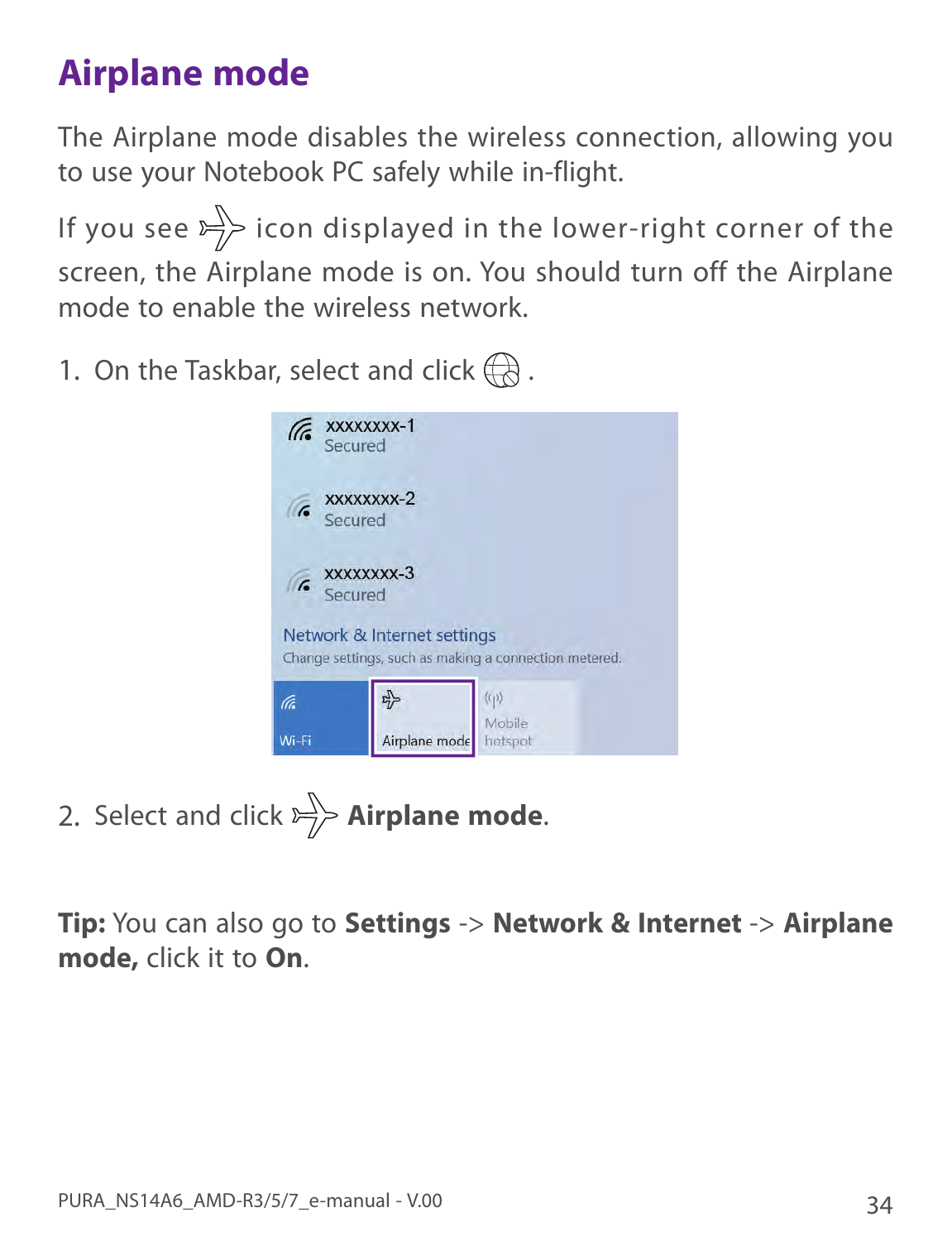## **Bluetooth**

You can use Bluetooth to communicate between the Notebook PC and other Bluetooth devices, such as a smartphone.

1. Go to **Action Center** menu, select and click **Bluetooth** to turn it on.

![](_page_34_Picture_3.jpeg)

2. Then the Notebook PC will be a discoverable bluetooth device and you can scan it on your other bluetooth device.

**Tip:** You can also go to **Settings** -> **Devices** -> **Bluetooth,** click it to **On**.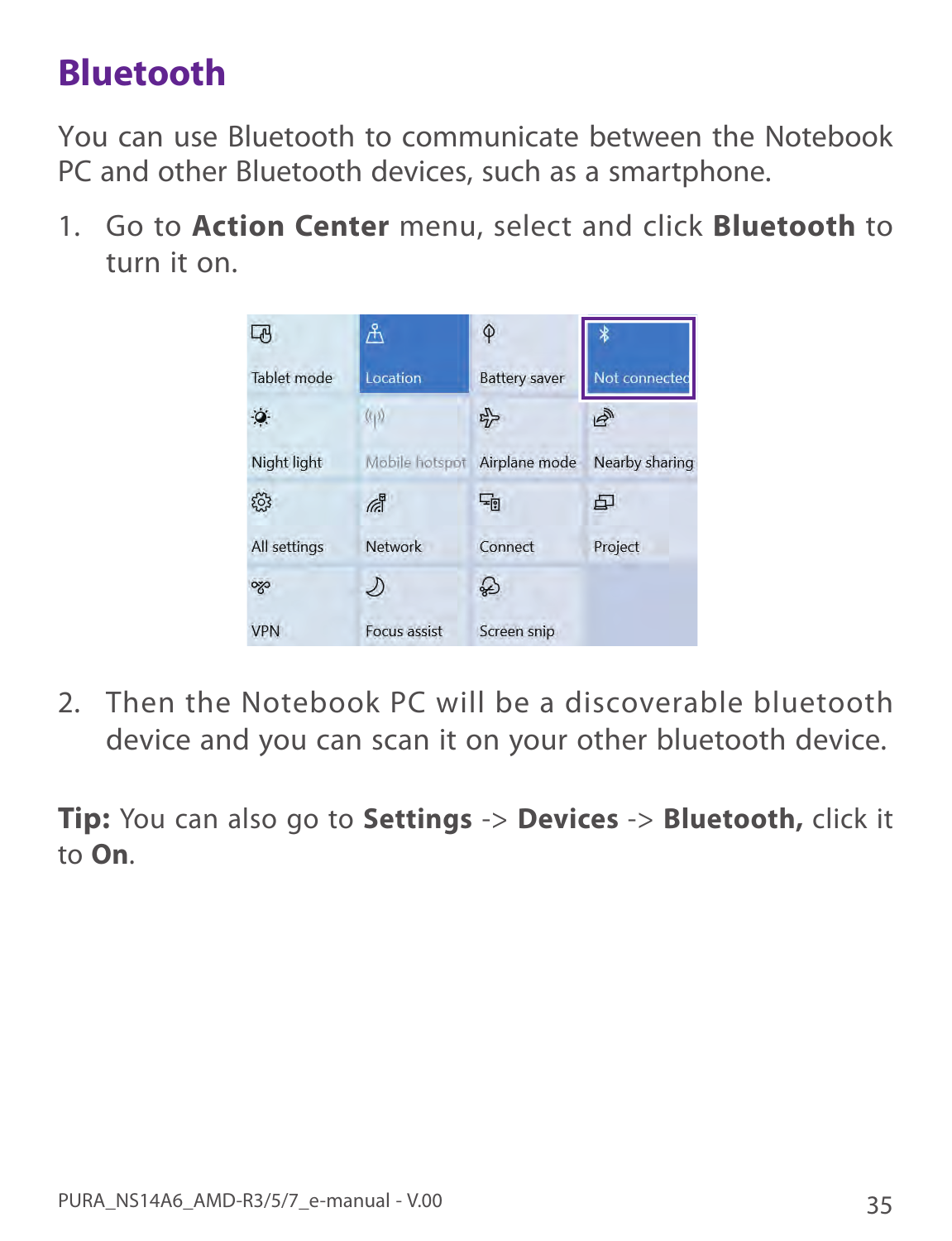## **Brightness**

You can adjust the brightness level of the screen accroding to your requirements.

## **Using the keyboard to adjust brightness**

Press and hold the **Fn** key, then press the **F2** key to decrease the brightness of the computer screen.

![](_page_35_Picture_4.jpeg)

Press and hold the **Fn** key, then press the **F3** key to increase the brightness of the computer screen.

![](_page_35_Picture_6.jpeg)

## **Using the taskbar to adjust brightness**

Click the  $\Box$  icon in the lower-right corner of the screen to launch the ACTION CENTER menu. Drag the bar to adjust the brightness.

![](_page_35_Picture_9.jpeg)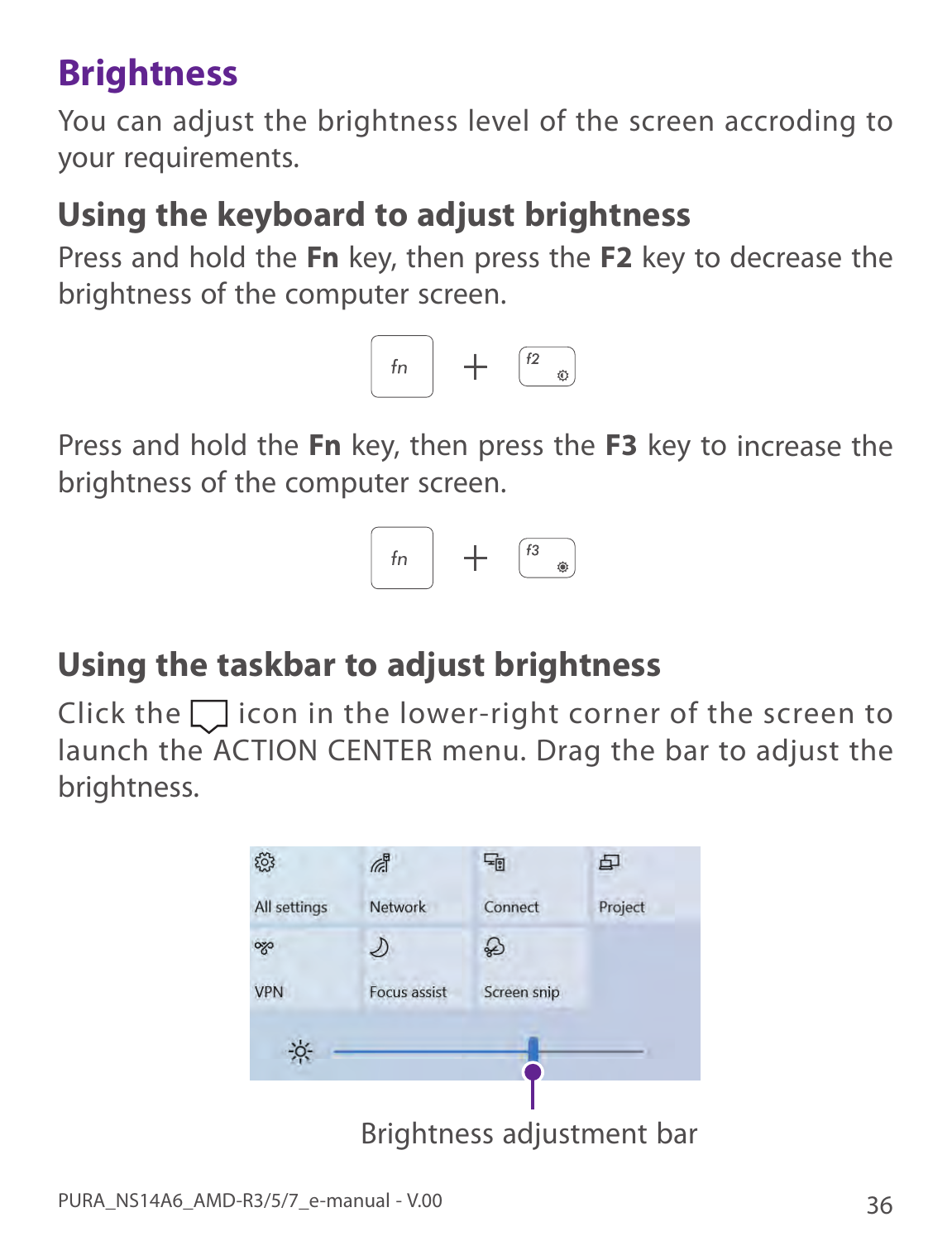## **Volume**

You can adjust the system volume or sound volume when playing music or video.

## **Using the keyboard to control volume**

Press and hold the Fn key, then press the F7 key to decrease the sound volume.

![](_page_36_Picture_4.jpeg)

Press and hold the Fn key, then press the F8 key to increase the sound volume.

![](_page_36_Picture_6.jpeg)

## **Using the taskbar to control volume**

Select and click  $\left(\!\left(\cdot\right)\!\right)$  on the Taskbar, then drag the adjustment bar to your desired volume.

![](_page_36_Figure_9.jpeg)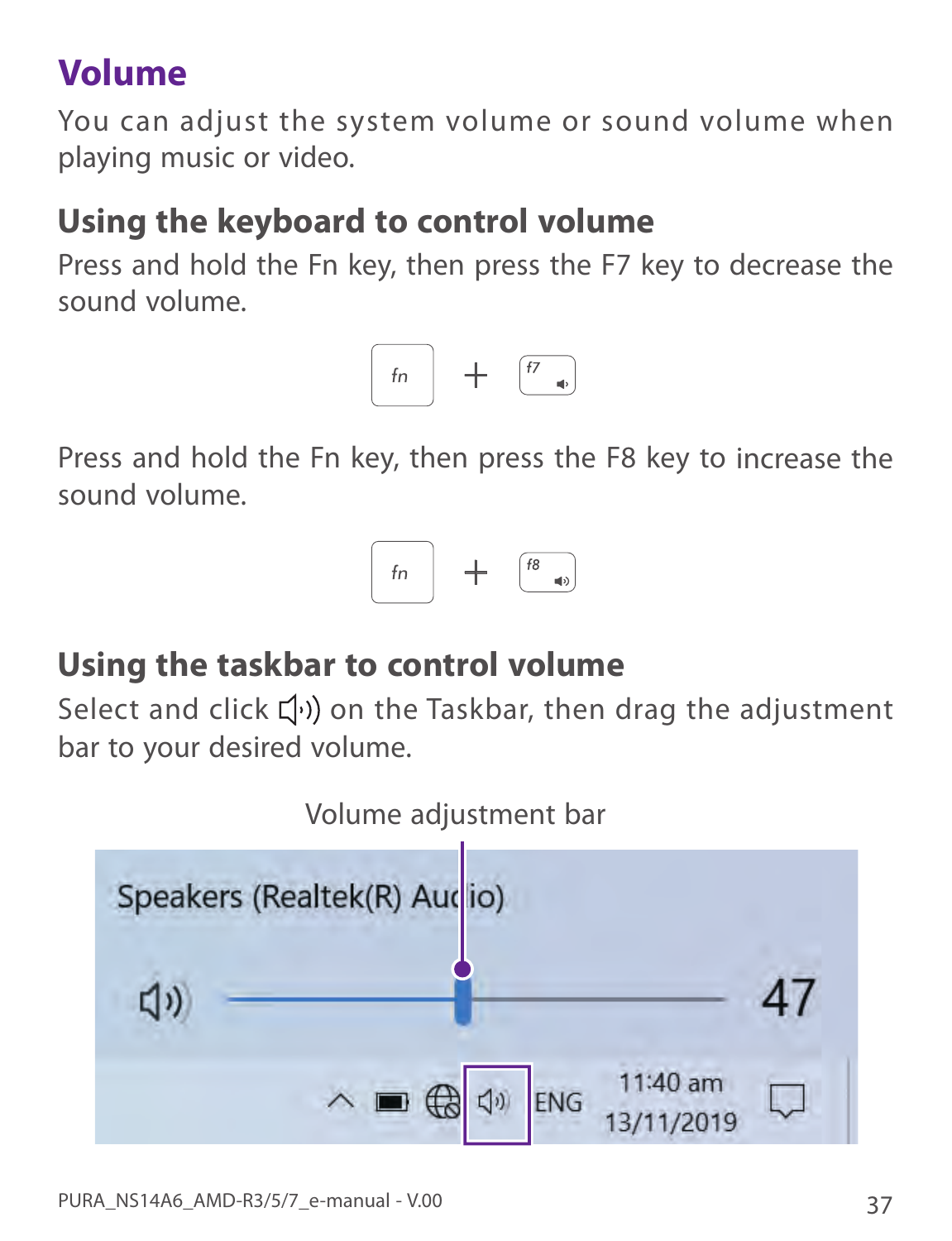# **Troubleshooting**

When a problem occurs with the Notebook PC, it is easy to restore the Notebook PC to the factory default settings. Back up important data regularly before a problem occurs with the Notebook PC.

You can go to **Settings** -> **Update & security** -> **Recovery** to recover your Notebook PC.

## **Reset this PC**

If your PC isn't running well, resetting it might help. This lets you choose to keep your personal files or remove them, and then reinstalls Windows. Click **Get started** and then choose an option.

*Keep my fi les* Removes apps and settings, but keeps your personal files.

*Remove everything* Removes all of your personal files, apps, and settings.

## **Advanced startup**

Start up from a device or disc (such as a USB drive), change your PC's firmware settings, change Windows startup settings, or restore Windows from the system image. This will restart your PC.

If you want to perform this action, click **Restart Now**.

## *A* NOTE

Third-party applications will be removed.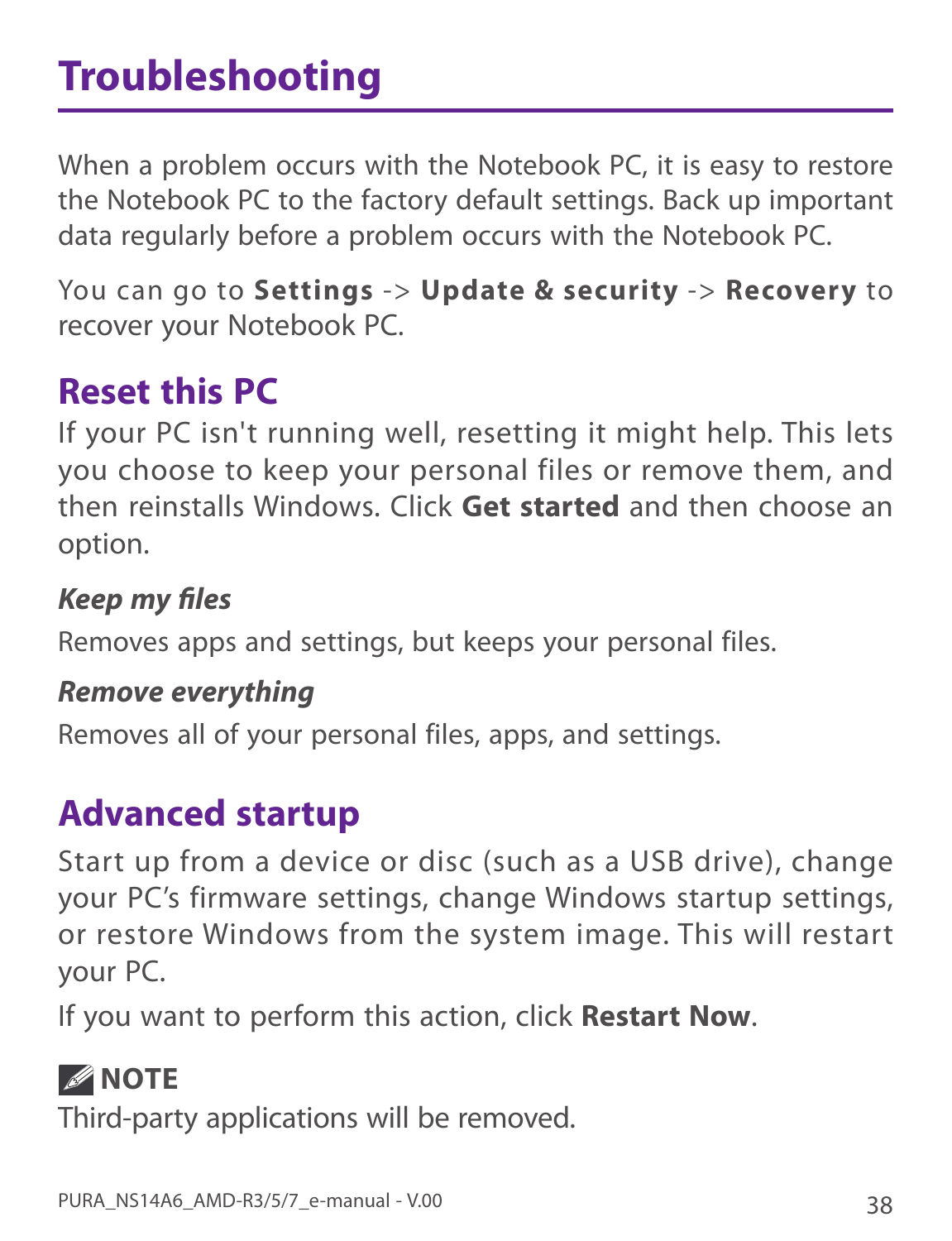# **Q & A**

#### **The device won't start**

This may happen if your battery is empty. Please connect the provided AC adapter to a wall outlet.

#### **Windows is not active automatically**

Windows will be active automatically once you connect your Notebook PC to a Wi-Fi network.

Make sure that you have a Wi-Fi network connection.

### **Notebook PC displays network or service error message**

• When you are located in places with poor signal, your Notebook PC may lose its Wi-Fi connection. Try moving closer to the Wi-Fi router.

#### **Notebook PC is frozen or a serious error appears**

- If the Notebook PC is frozen or suspended, you may need to close the application or refresh your Notebook PC.
- If the Notebook PC is frozen or slow to respond, press and hold the power button for several seconds and follow the on-screen instructions to force SHUT DOWN the unit, then press the power button to turn on your Notebook PC again.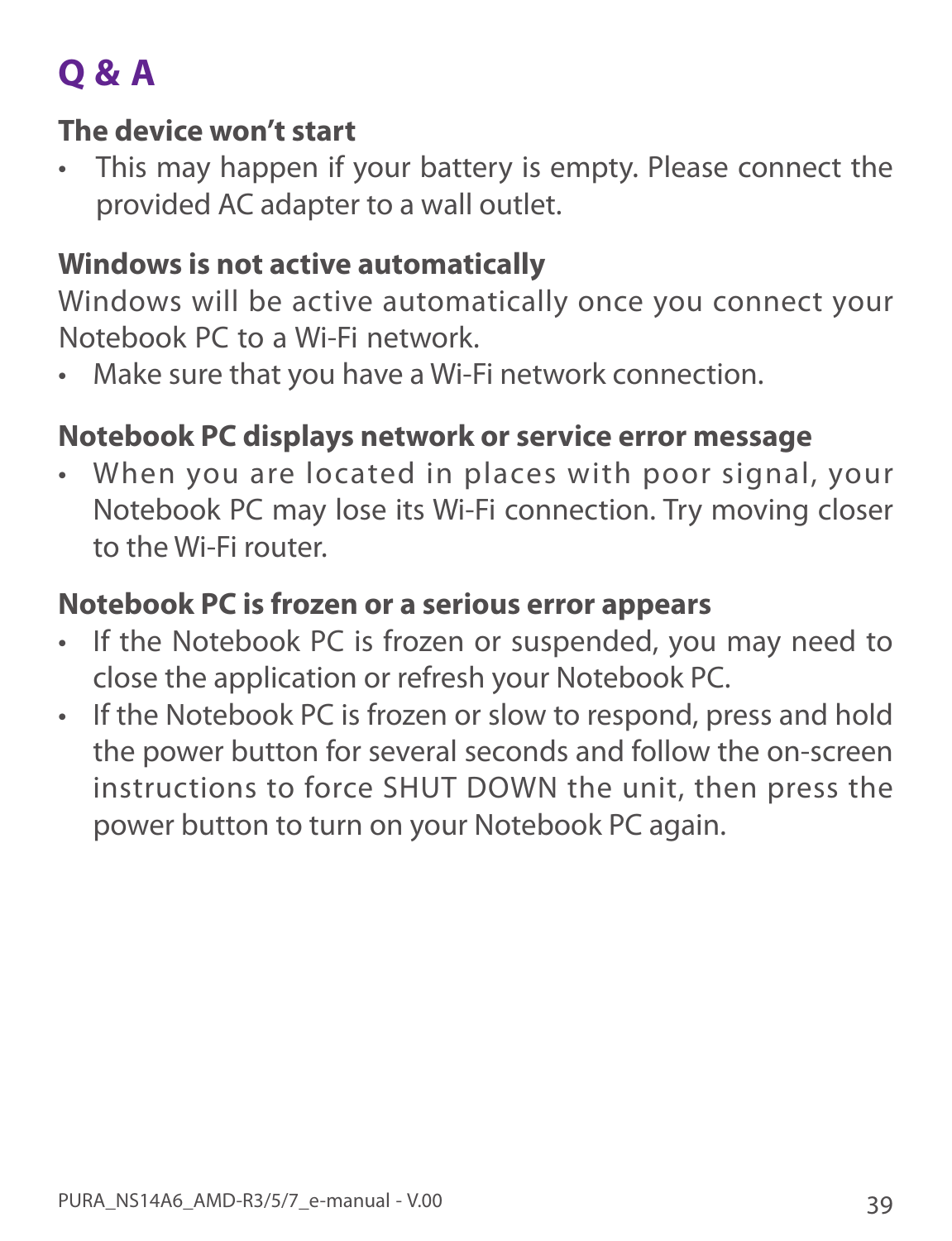# **Specifications**

#### **Processor**

AMD R3-3200U AMD R5-3500U

**CPU Speed** 2.6 GHz 2.1 GHz

**RAM** 4GB DDR4 8GB DDR4

**Display** 1920 x 1080 FHD

#### **Camera**

VGA

**Card Reader** MicroSD Card Slot support max 256GB

#### **USB port** USB Type-C x 1 USB 3.0 Type A x 2

**WiFi Connection** IEEE 802.11 b/g/n/ac

**Bluetooth** Bluetooth 4.2

**Power** DC 19V (operates with supplied AC adaptor)

#### **Specifi cations and external appearance are subject to change without notice.**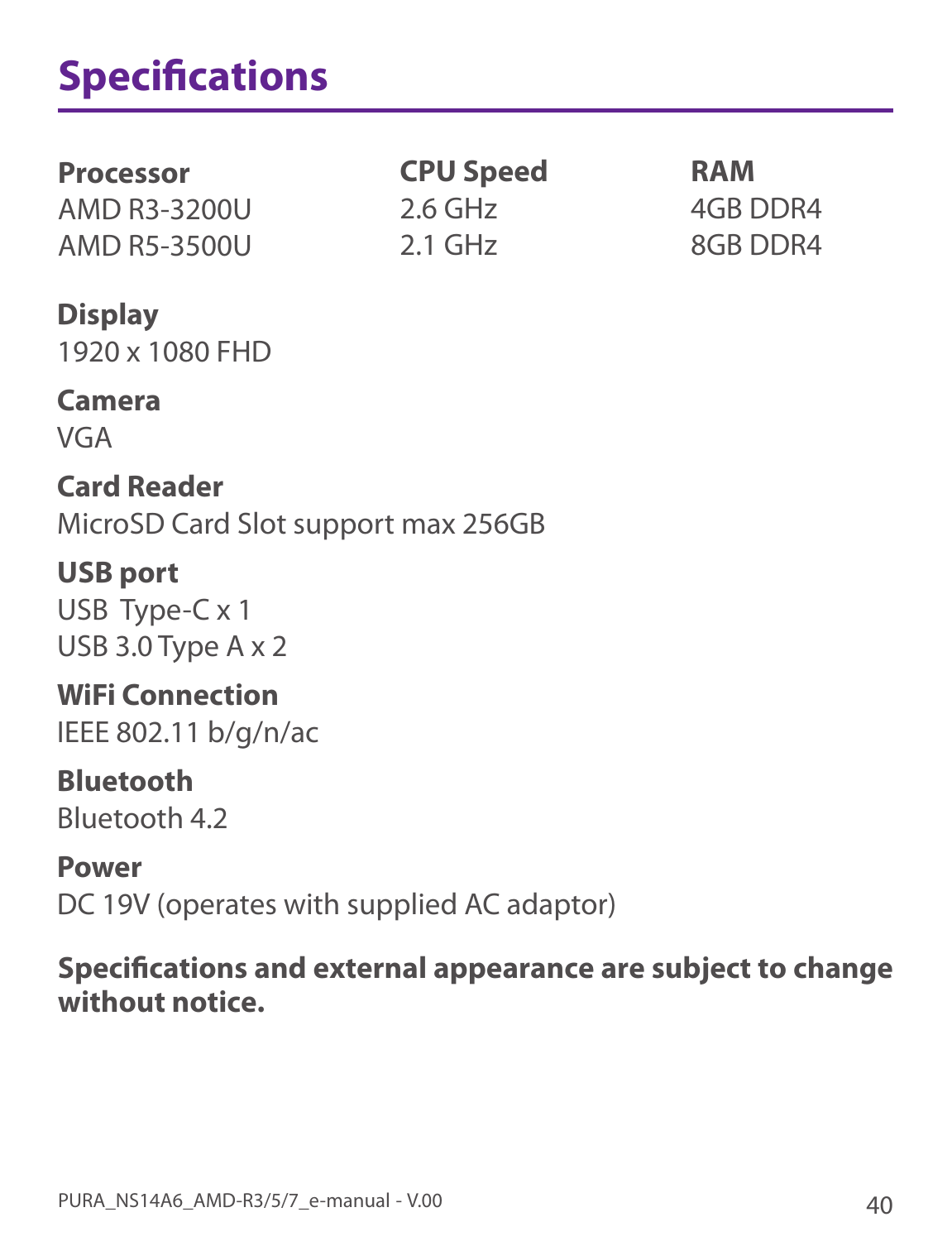## **Copyright and Trademark Notices**

Windows and windows logo are trademarks or registered trademarks of Microsoft Corporation in the United States and/or other countries.

The Wi-Fi CERTIFIED Logo is a certification mark of the Wi-Fi Alliance. The Wi-Fi Protected Setup Mark is a mark of the Wi-Fi Alliance.

The *Bluetooth*® word mark and logos are registered trademarks owned by the *Bluetooth* SIG Inc. Other trademarks and trade names are those of their respective owners.

HDMI, the HDMI logo, and High-Definition Multimedia Interface are trademarks, registered trademarks, or service marks of HDMI Licensing, LLC in the United States and/or other countries.

### **About HDMI**

High-Definition Multimedia Interface (HDMI) is a high-speed digital interface that can transmit uncompressed high definition video and digital multichannel audio. It delivers high quality picture and sound quality. HDMI is fully backward compatible with DVI. As required by the HDMI standard, connecting to HDMI or DVI products without HDCP (High bandwidth Digital Content Protection) will result in no Video or Audio output.

All other trademark appearing herein are the property of their respective owners. Specifications subject to change without notice.